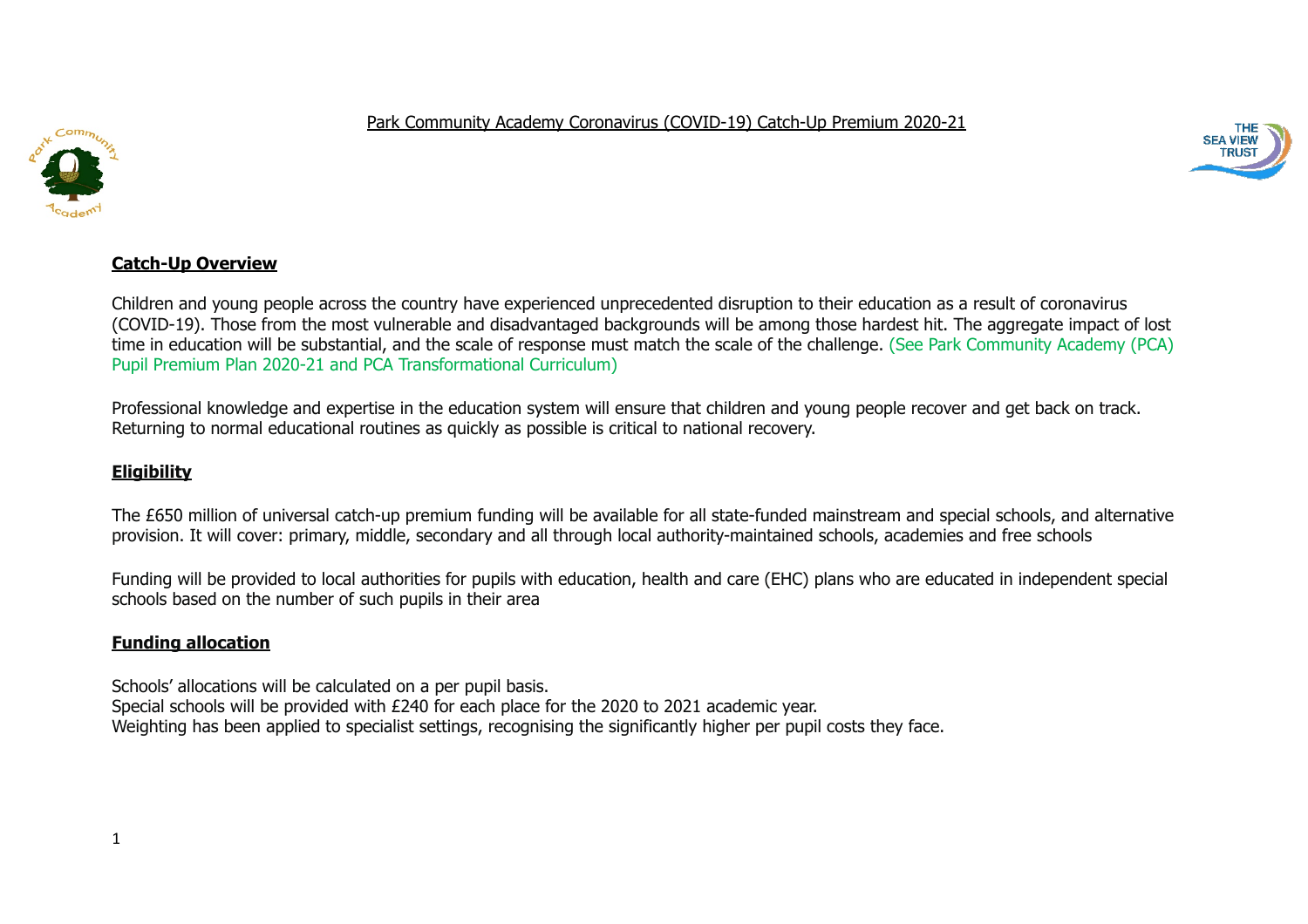#### **Use of funds**

As a school we must use this funding for specific activities to support pupils to catch up for lost teaching over the previous months, in line with the guidance on curriculum expectations for the next academic year.

As a school we have the flexibility to spend the funding in the best way for our cohort and circumstances. (As identified within this plan)

To support us to make the best use of this funding, the Education Endowment Foundation (EEF) has published a coronavirus (COVID-19) support quide for schools with evidence-based approaches to catch up for all students. As a school we will use this document to help direct the additional funding in the most effective way. This may include, for example:

- small group or one-to-one tuition
- summer programmes to help re-engage pupils or extra teaching capacity from September

Support is available to schools to implement catch-up plans effectively, as the EEF has published the school planning guide: 2020 to 2021. This provides further guidance on how schools should implement catch-up strategies and supporting case studies to highlight effective practice.

#### **Accountability and monitoring**

As with all government funding, school leaders must be able to account for how this money is being used to achieve our central goal of schools getting back on track and teaching a normal curriculum as quickly as possible.

Given their role in ensuring schools spend funding appropriately and in holding schools to account for educational performance, governors and trustees will scrutinise schools' approaches to catch-up from September, including their plans for and use of catch-up funding. This will include consideration of whether schools are spending this funding in line with their catch-up priorities, and ensuring appropriate transparency for parents. (Park Community Academy Catch up Plan will be shared with Governors).

# Wider Strategies:

The EEF suggest 'Wider strategies relate to the most significant non-academic barriers to success in school, including attendance, behaviour and social and emotional support. These local needs and challenges will be different in every school community'. 'Reestablishing the routines of the classroom, and of school, will prove beneficial for pupils. Given the loss of routine, along with potential adverse experiences during partial school closures, attention on supporting pupils social, emotional and behavioural needs, primarily as part of good teaching, is likely to prove an effective strategy to support learning'.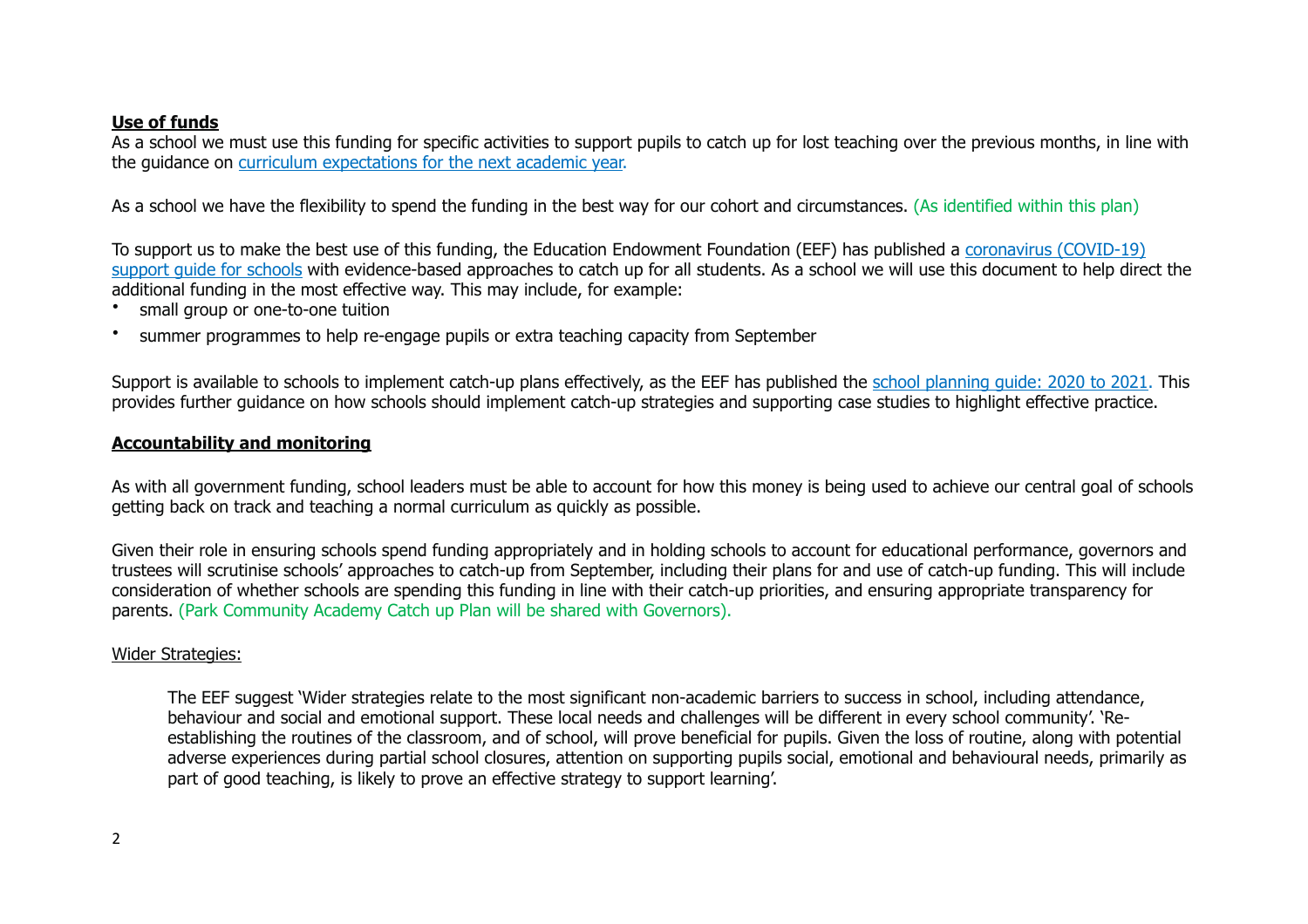#### Supporting parents and carers

The EEF explains 'Schools have provided extensive pastoral support to pupils and families throughout the pandemic. Additional support could focus on providing regular and supportive communications with parents, especially to increase attendance and engagement with learning'. There is a risk that high levels of absence after the summer pose a risk particularly for disadvantaged pupils'.

The EEF explains that 'Communication with parents will need to be monitored and supported. For example, are parental responses to messages home remaining high? Are meetings remotely well attended?' Five areas to concentrate on:

- Develop a clear plan for communications with families across the academic year. (See PCA Communication Matrix)
- Audit current communications (especially with less involved families) to assess what has worked well and what has not during the period of school closures and the planned return. PCA Communication Matrix was updated January 2021 to reflect current school closure.
- Try to personalise messages as much as possible, being aware of parents varying literacy levels and need for any transition. PCA have a good understanding of all families and the most suitable ways to communicate with them.
- Reinforce simple encouraging messages around sustainable home learning, routines and study tips. Also remember to celebrate success with parents. (See PCA Remote Education Document January 2021)

We also run parental workshops via zoom, and continue to hold parents evenings and review meetings.

• Avoid, where possible, complex communication about curriculum content, but focus support on self-regulation, such as establishing a quiet place of work, organisation or equipment, and work routines and habits'. (See PCA Remote Education Document January 2021)

At Park Community Academy there are a range of methods used for communication between home and school. These methods are utilised throughout the partial school closure. The use of email, phone calls, annual reviews, school website, face to face and via social media. (See PCA Communication Matrix) As part of Parks Communication Document feedback may also take place during weekly phone calls and safe and well checks which will take place fortnightly. Additional safe and well checks will take place by the Child and Family Support Workers when necessary. (See Safeguarding Annex) Park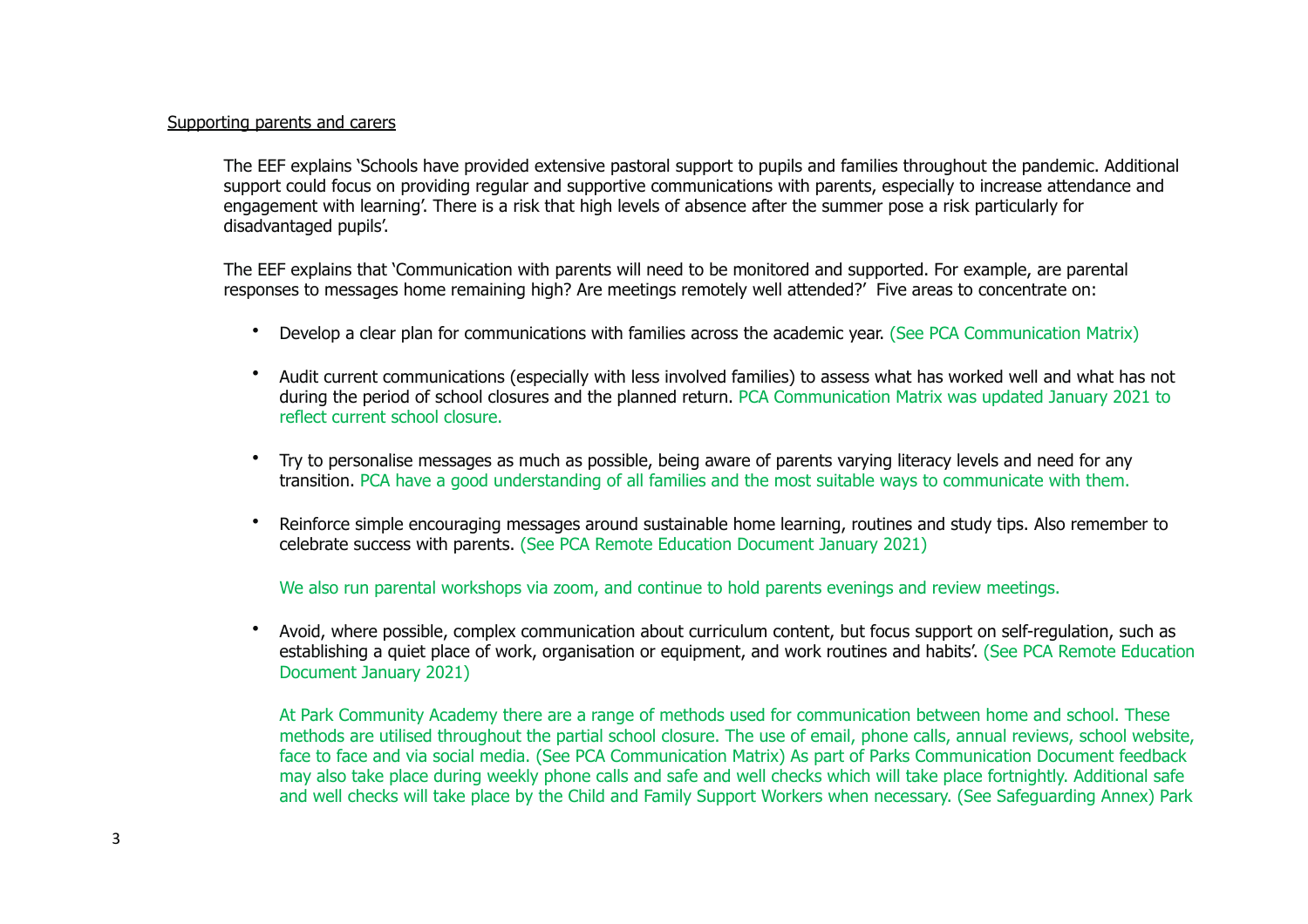Community Academy annex to Safeguarding Annex clearly states the risk reduction strategies and risk reduction protocol following the RAG rated system.

#### 1. Access to technology

The EEF suggest 'Pupils access to technology has been an important factor affecting the extent to which they can learn effectively at home. In particular lack of technology has been a barrier for many disadvantaged children'. 'To support learning, how technology is used matters most, ensuring the elements of effective teaching are present, for example, scaffolding, practice and feedback is more important than which form of technology is used'. 'In addition providing support and guidance on how to use technology effectively is essential, particularly if new forms of technology are being introduced'. At Park Community Academy a member of SLT has responsibility for this area of remote education. (See PCA Remote and Onsite Education Document). When pupils are on site lessons are tailored to provide pupils with the necessary skills and knowledge to access education platforms independently should school closure take place again, or in the event of self-isolation. At PCA we have actively engaged with the Government roll out of devices and have now secured a total of 75 laptops and 3 routers which have been distributed to families in need. In addition to this we have applied for R5 BT vouchers for data/internet allowance.

Staff have also produced online videos and guides to assist families in the use of the technology and systems available.

#### 2. Supporting social, emotional and behavioural needs

The EEF explain 'A large and often unrecognised part of teacher's work has always involved providing support for pupils social, emotional and behavioural needs. Understandably, the impact of COVID-19 closures means many schools are revisiting their approach'. 'As most children will change teachers in September, valuable transition information will need to be supplemented with a sustained focus on supporting and monitoring pupils, social, emotional and behavioural needs. Once more meaningful and manageable assessment will be crucial'. At Park Community Academy interventions session have been implemented to support the mental health and well-being. Child and Family Support Team (CFST) are dedicated to having an overview of all pupils across school. At Park Community Academy a member of SLT has responsibility for this area. An area of Google Classroom has been dedicated to resources to support social and emotional well-being. The Learning Mentors play a pivotal role in providing support for pupils/families and work closely with all staff as part of the CFST. One of the Learning Mentors is a Mental Health First Aider, and an assembly session is dedicated to well-being. We are also growing our school therapy dog team to help further support pupil's well-being. Family support and engagement workshops have also been implemented to help strengthen our family relationships. Weekly virtual assemblies have been introduced to ensure our whole school community ethos is supported as we celebrate together as one. Our use of twitter and school blogs ensure pupils and families are kept up to date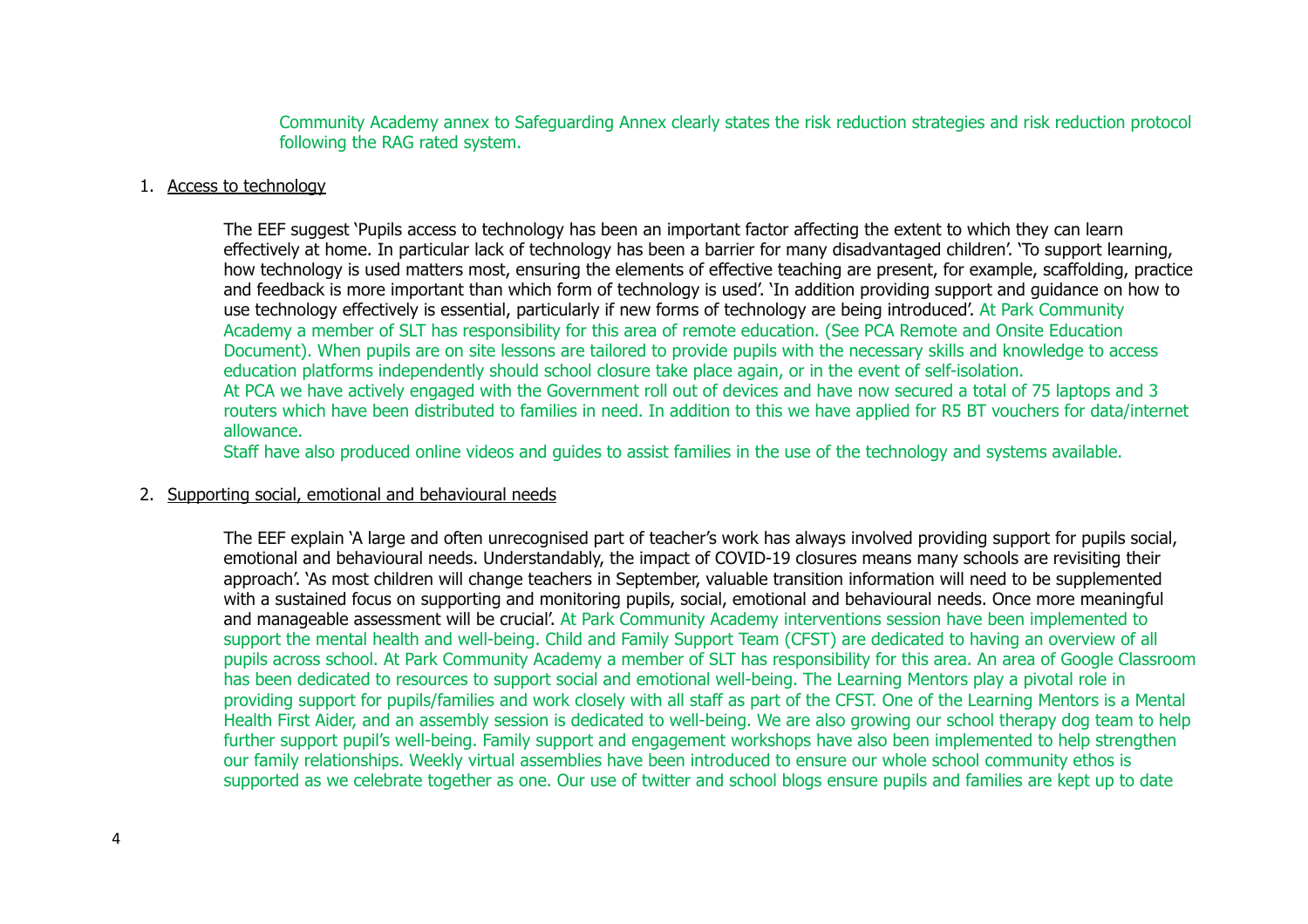and also signposted to key resources. Weekly phone calls and safe and well checks support pupils and families at home and ensure communication is supportive and effective on all levels.

# **Park Community Academy Focus Areas:**

#### 1. Attendance

The EEF explain 'Attendance may prove problematic in the upcoming academic year and have a disproportionate impact on disadvantaged pupils. Some parents and carers may be hesitant to send their children back to school, which will require sensitive, supportive action on the part of school. Staggered school returns or intermittent absences can prove more disruptive to pupils and prove harder for schools to manage. While there isn't much high quality evidence to support families and the necessity for the ongoing support of, and communication with, parents and carers will prove vital'.

- Daily Attendance and explanation sent to key staff daily following closure of registers.
- At PCA all pupils requiring face to face education have been provided with full time provision in school
- All clinically vulnerable pupils have been encouraged to attend.
- Daily support for families

- Children and family team working closely with the social workers. (See PCA Safeguarding Annex) -Attendance is reported to the Local Authority and The Department for Education.

We operate a summerscheme-Year6-7 transition support which encourages pupils back to school.

# 2. CPD – High quality teaching

The EEF explain that 'Great teaching is the most important lever schools have to improve outcomes for their pupils, ensuring every teacher is supported and prepared is essential to achieving the best outcomes for pupils. Providing opportunities for professional development – for example, to support curriculum planning or focussed training on the effective use of technology, is likely to be valuable'. 'Almost all schools will have made significant adjustments to organisational and logistical aspects of school life. Ensuring teachers have training and support to adjust to these changes is likely to improve the quality of teaching as all pupils return to school'.

• At Park Community Academy additional support for early career teachers has been implemented. CPD has been tailored to provide teachers, SSA's and ATA's with the necessary skills and knowledge to provide education within different circumstances.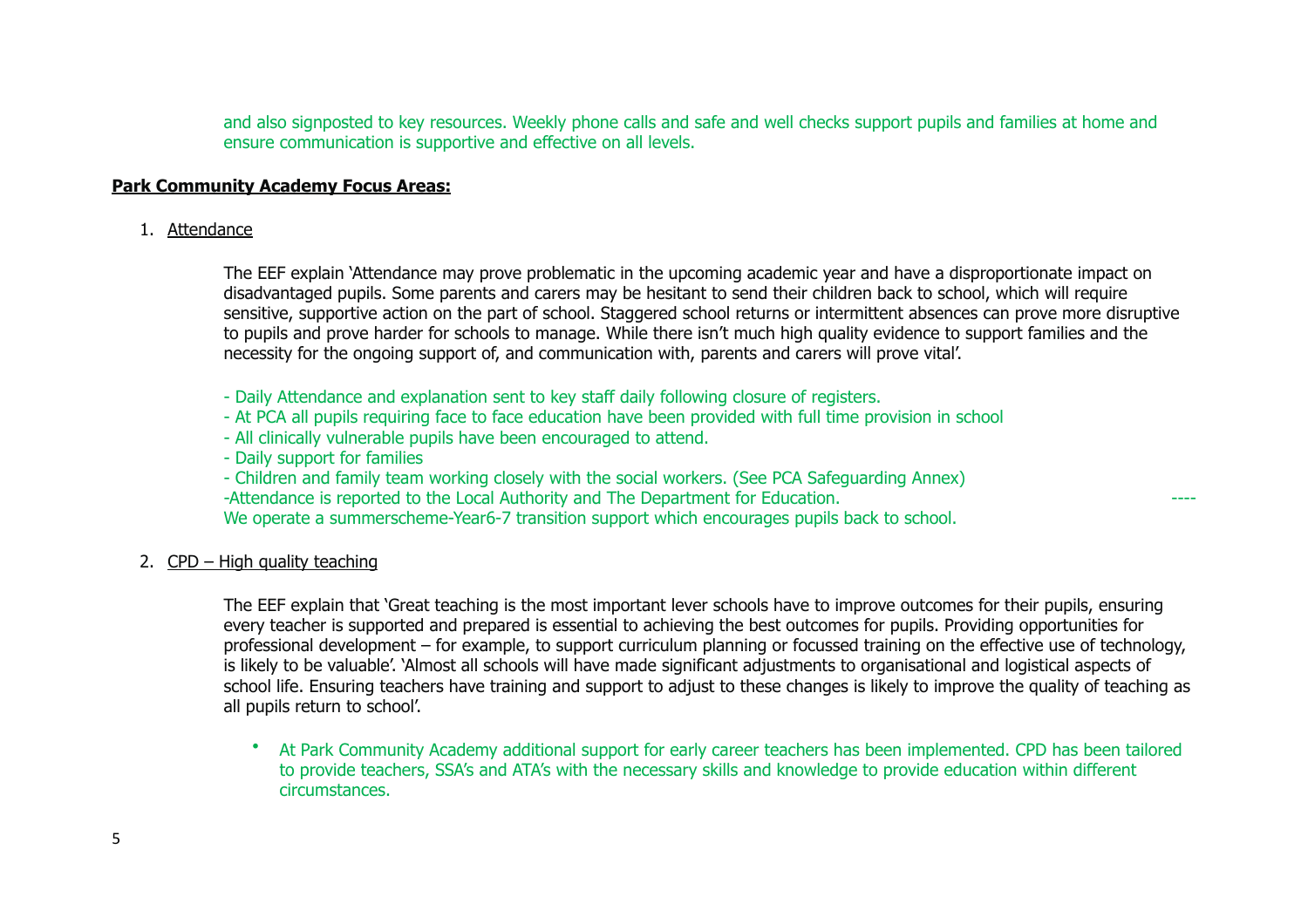- Ongoing CPD programme for all staff
- Working from home support for all staff
- National College courses available and signposted
- Targeted CPD on remote education
- Extra mentoring for RQT/NQT staff
- x3 support staff supported into their different routes into teaching courses using additional HLTA support to allow them to continue with their teaching training.
- Virtual NQT conference via Blackpool Teaching School Alliance
- Staff undertaking advanced qualifications supported.
- –Full induction for new members of staff
- -College course designed internally
- -Sensory equipment

Support teaching, planning and assessment. 1. Explicit teaching 2. Scaffolding 3. Cognitive and metacognitive strategies 4. Flexible grouping.

The EEF found that 'Explicit instruction, scaffolding, flexible grouping and cognitive and metacognitive strategies are key components of high quality teaching and learning for pupils'. 'Having deep subject knowledge and a flexible understanding of the content being taught is clearly important'.

- 1. Explicit Teaching: The EEF explain 'Explicit teaching refers to a range of teacher-led approaches focussed on teacher demonstration followed by guided practice and independent practice.
- 2. Scaffolding: The EEF explain 'Scaffolding is a metaphor for temporary support that is removed when it is no longer required. Initially the teacher would provide enough support so that pupils can successfully complete tasks that they could not do independently. This requires effective assessment to gain a precise understanding of pupil's current capabilities. Support could be visual, verbal or written. The teacher will gradually remove the support (the scaffold) as the pupils become more able to complete the task independently'.
- 3. Cognitive and Metacognitive Strategies: The EEF explain 'Cognition is the mental process involved in knowing and understanding and learning. Cognitive strategies are skills like memorisation techniques or subject-specific strategies like methods to solve problems in maths. Cognitive strategies are fundamental to learning and are the 'bread and butter' of effective teaching'.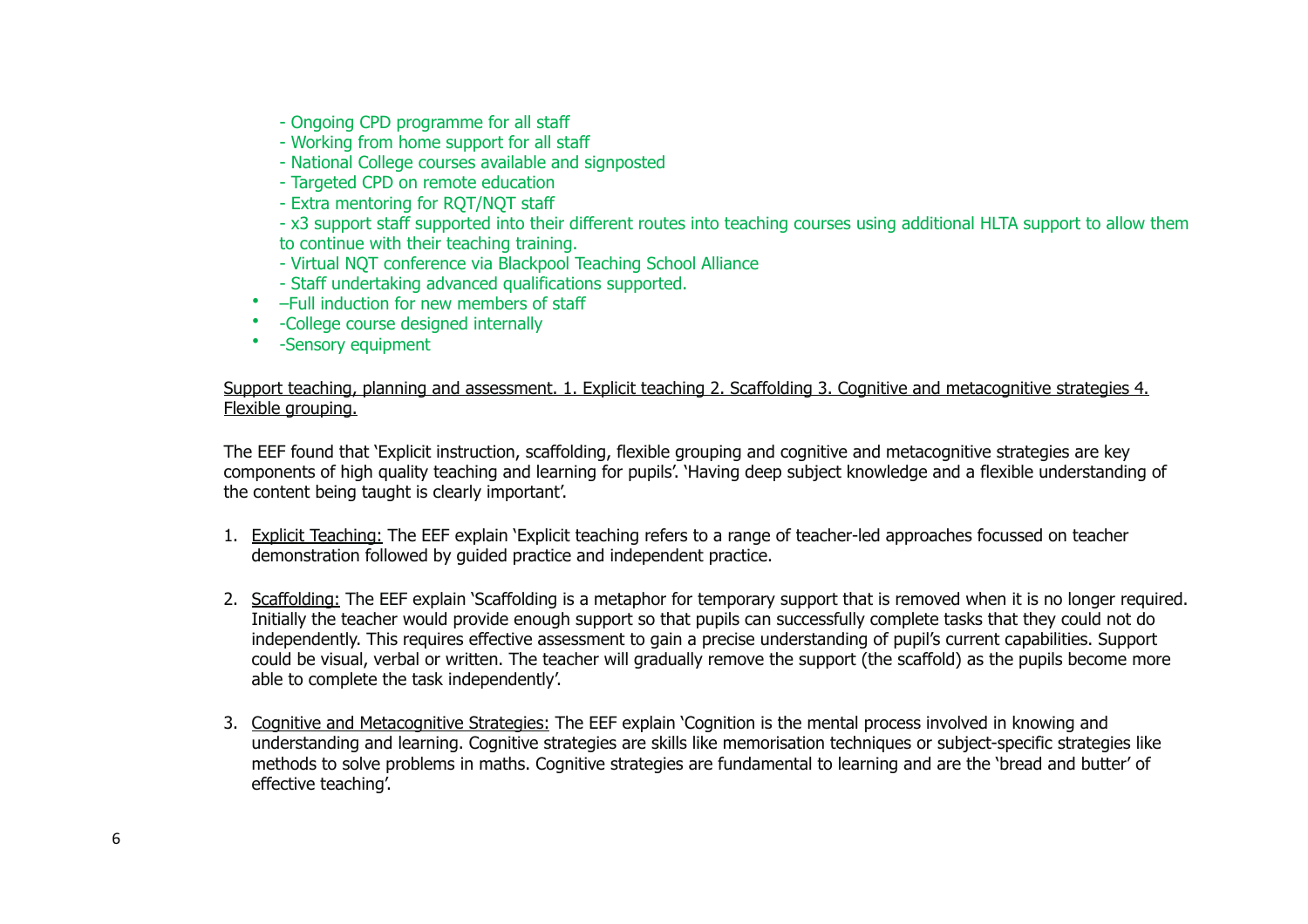The EEF explain 'Metacognition refers to the ways in which pupils monitor and purposefully direct their thinking and learning. Metacognitive strategies are strategies we use to monitor or control cognition, such as checking whether our approach to solving a mathematics problem worked or considering which cognitive strategy is the best fit for a task'.

4. Flexible grouping: The EEF state 'Flexible grouping describes when pupils are allocated to smaller groups based on the individual needs that they currently share with other pupils. Such groups can be formed for an explicit purpose and disbanded when purpose is met. It may be that a small group of pupils share the need for more explicit instruction to independently carry out a skill, remember a fact or understand a concept'. 'Allocating pupils to temporary groups can also allow teachers to set up opportunities for collaborative learning, research has indicated, for example, that collaborative learning can be effective in helping pupils to read history texts'

#### Focussed training on effective teaching using technology.

The EEF explain 'Areas such as effective remote teaching may need to be revisited in professional development, thereby ensuring effective remote curriculum provision should unplanned school closures occur'.

At Park Community Academy CPD support sessions have been set up for staff to ensure Google classroom is embedded and effectively used to support remote learning across school. (See PCA Remote and Onsite Education Document January 2021)

#### Pupil assessment and feedback.

• The EEF explain that 'Assessment can help teachers to determine how to most effectively support their pupils. Every pupil will have been affected differently by COVID-19. Setting time aside to enable teachers to assess pupils wellbeing and learning needs is likely to make it easier for teachers and other school staff to provide effective support'. 'Subject specific assessments might be used to identify particular areas where pupils have forgotten or misunderstood key concepts, to ensure that new material being covered builds on secure foundations.' 'Providing pupils with high quality feedback, building on accurate assessment is likely to be a particularly promising approach'. Feedback will take place relevant to the platform used for remote learning. Feedback will be recorded in line with the method of delivery used. Feedback will also take place through weekly celebration assemblies. Feedback will also take place through photographs, videos and emails sent into school from home. Feedback will also take place through the school website on the blog. Feedback will always be appropriate to the age, stage and needs of pupils.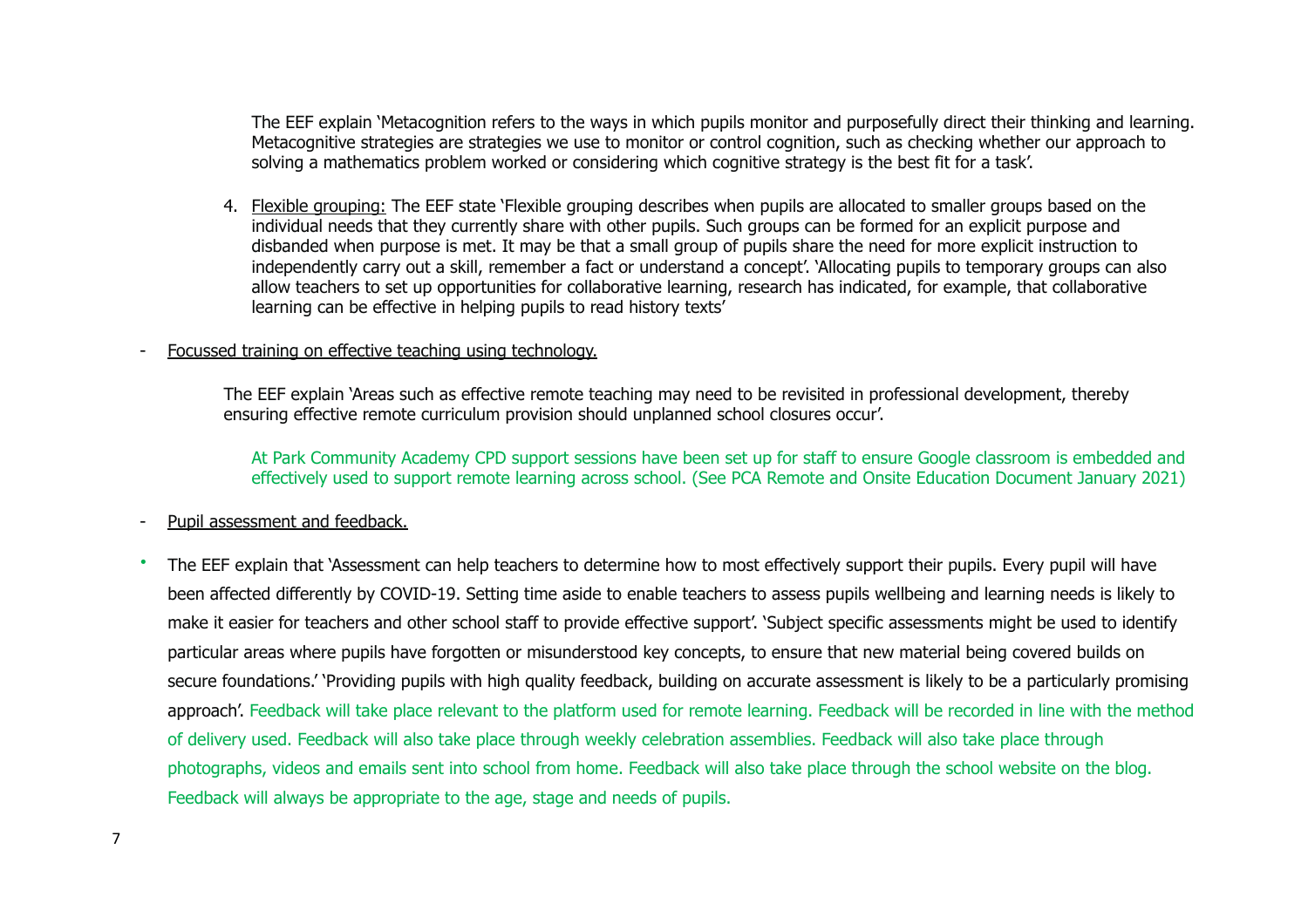The EEF also suggest that 'High quality assessment is essential to great teaching, helping pupils to understand what they have, or have not learned'.

At Park Community Academy time and CPD at the start of the academic year was dedicated to baseline assessments. These assessments will take place again when school fully re-opens.

#### 3. One to one and small group tuition.

The EEF explain that 'There is extensive evidence supporting the high impact of high quality one to one and small group tuition as a catch up strategy.' The EEF also explain that the tuition should be 'guided by school, linked to the curriculum and focussed on areas where pupils would benefit from additional practice or feedback'.

The EEF also suggest that 'Considering how classroom teachers, teaching assistants and external partners can provide targeted academic support, including how to link structured one to one small group intervention to classroom teaching, is likely to be a key component of effective planning for the new academic year'. 'Approach to one to one and small group tuition, require close attention to effective implementation, ensuring sessions are explicitly linked to the content of daily lessons and that effective feedback structures are in place. Such interventions are typically maintained over a sustained period and require careful timetabling and associated training so that delivery is consistent for staff and pupils'.

The EEF explain 'Where such interventions are necessary, schools should use structured interventions ideally with reliable evidence of effectiveness. Some of the common elements include:

- Sessions are often brief (15-45 minutes) occur regularly example: 3-5 times per week) and are maintained over a sustained period of time (example: 8-20 weeks)
- Staff receive extensive training from experienced trainers or teachers.
- The Intervention has structured supporting resources and lesson plans with clear objectives.
- Teaching assistants or academic mentors follow the plan and structure for interventions.
- Assessments are used to identify appropriate pupils, guides for focus and track pupil progress.
- Connections are made between the out-of-class learning in the interventions and classroom teaching.

At Park Community Academy English and Maths has been targeted through interventions. In Maths, White Rose Maths, RM Maths and Frog Play is used and in English, Toe by Toe, Clickers, Nuffield, Clicker 8, NELI language programme and reading books have been used to support this area.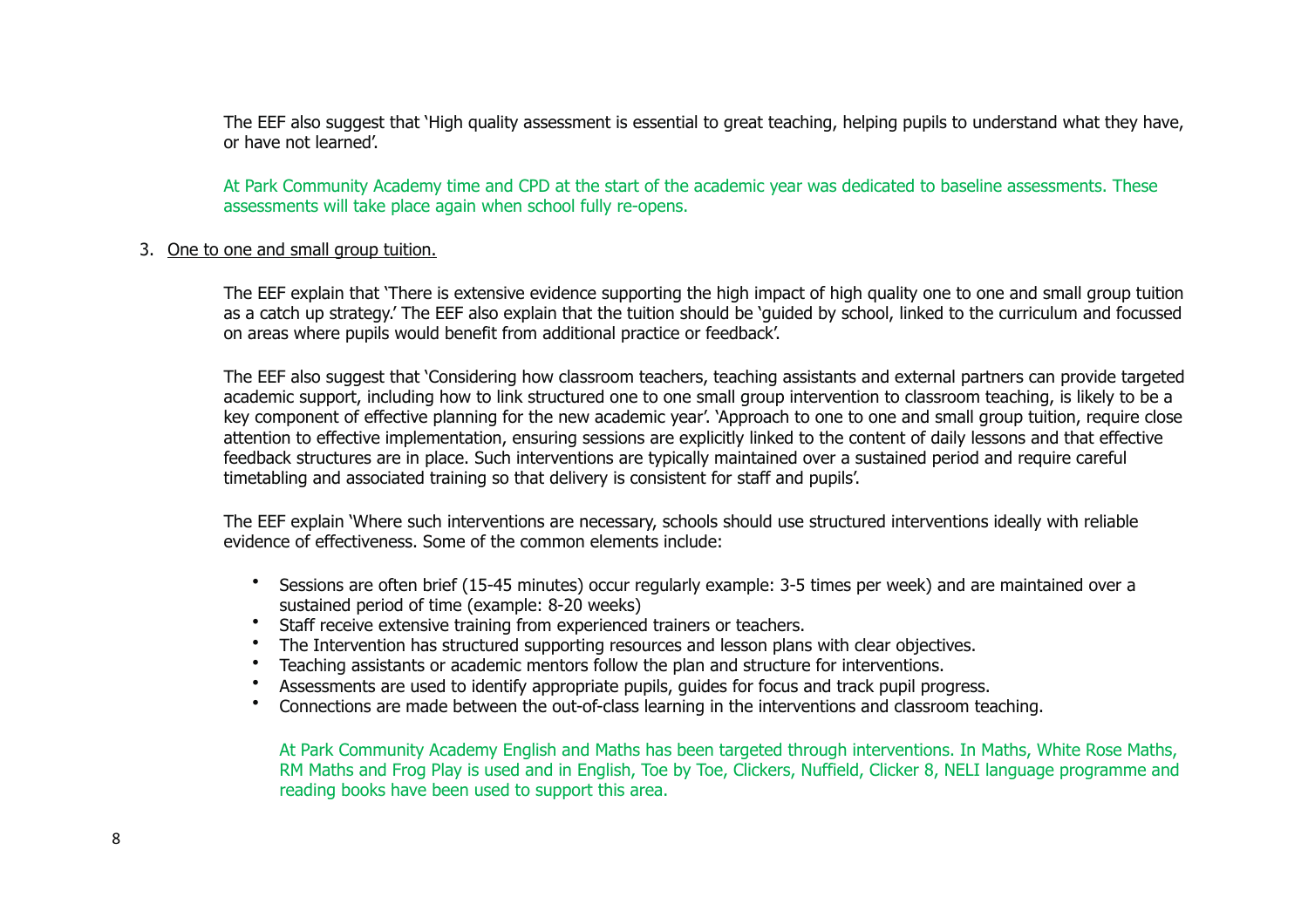#### 4. Intervention programmes

The EEF explains 'In order to support pupils who have fallen behind the furthest, structured interventions, which may be delivered one to one or in small groups, are likely to be necessary.' 'A particular focus on interventions is likely to be on literacy or numeracy.' 'Programmes are likely to have the greatest impact where they meet specific need such as oral language skills or aspects of reading, include regular sessions maintained over a sustained period and are timetabled to enable consistent delivery'.

The EEF also suggest that 'Interventions might focus on other aspects of learning such as behaviour of pupils or social and emotional needs or focus on particular groups of pupils with identified special educational needs or disabilities'.

At Park Community Academy a range of interventions have been implemented, Educational Psychology, Speech and Language, and pastoral sessions, COVID 1:1, Wellbeing Wednesday, Feel Good Fridays, ELSA and GEMS, and the transformational curriculum.

#### 5. Supporting remote learning

The EEF explains: 'Every school will have been affected by COVID-19 differently and school leaders are best placed to understand the needs of their school communities. The right way to support pupils will differ between schools and must be informed by the professional judgment of teachers and school leaders'. 'For many pupils, compensating for the negative impact of school closures will require a sustained response. It is highly unlikely that a single approach will be enough. It is also likely to be beneficial to consider how to align chosen approaches with Pupil Premium spending and broader school improvement priorities.'

(See PCA Remote and Onsite Education Document January 2021)

**Overview for Park Community Academy**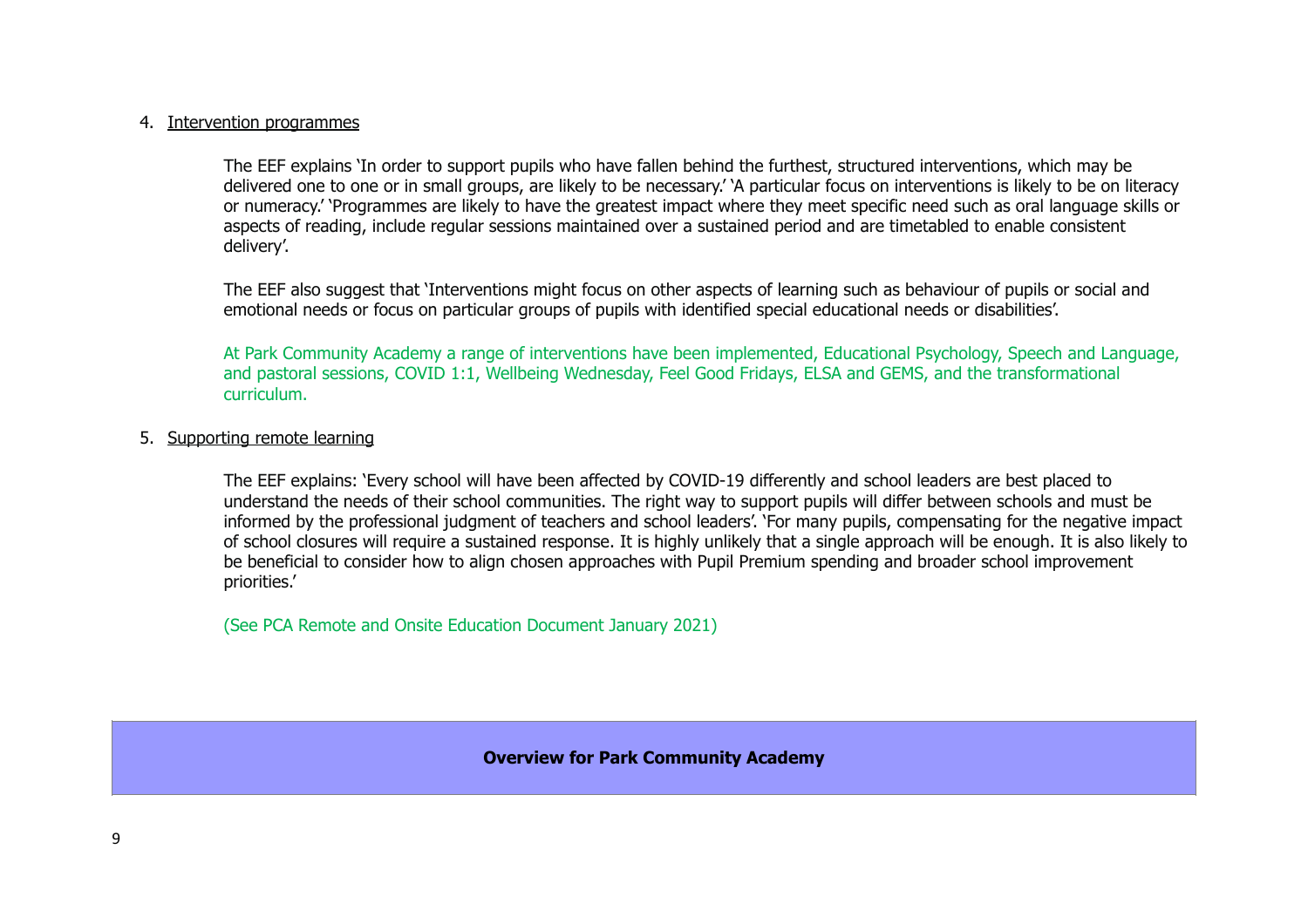| Total number of students on roll                            | Funding allocated for 290 pupils |
|-------------------------------------------------------------|----------------------------------|
| Amount of funding received per pupil                        | £240                             |
| Total amount of funding received for Catch-Up Premium Grant | £72,480                          |

# **Catch Up Spending – Overall Proposed Spending**

| <b>Proposed Area of</b><br><b>Spending</b> | <b>Intended Strategy &amp; Impact</b>                                                                                                                                                                            | <b>Total Cost</b>        | <b>Actual impact</b>                                                                                                                                                                                                                                                                                                                                                                                                                                              |
|--------------------------------------------|------------------------------------------------------------------------------------------------------------------------------------------------------------------------------------------------------------------|--------------------------|-------------------------------------------------------------------------------------------------------------------------------------------------------------------------------------------------------------------------------------------------------------------------------------------------------------------------------------------------------------------------------------------------------------------------------------------------------------------|
| <b>Summer Scheme</b>                       | To support mental Health and wellbeing of<br>targeted pupils and families over the<br>summer.<br>Support transition back to school for<br>targeted pupils.<br>Target most vulnerable pupils,<br>CLA, CP, CIN, PP | £5640 (19-20)<br>$20-21$ | An average of 48 pupils<br>attended summer scheme each<br>day for 10 days.<br>3 new pupils and 22 Year 7<br>students gained transitional<br>support through attendance at<br>summer scheme. 92% of these<br>students believe it helped their<br>confidence in returning to<br>school in September.<br>Subject specialist teachers<br>delivered tuition in English and<br><b>Mathematics for most</b><br>vulnerable CP, CIN, LAC, PP and<br>other targeted pupils. |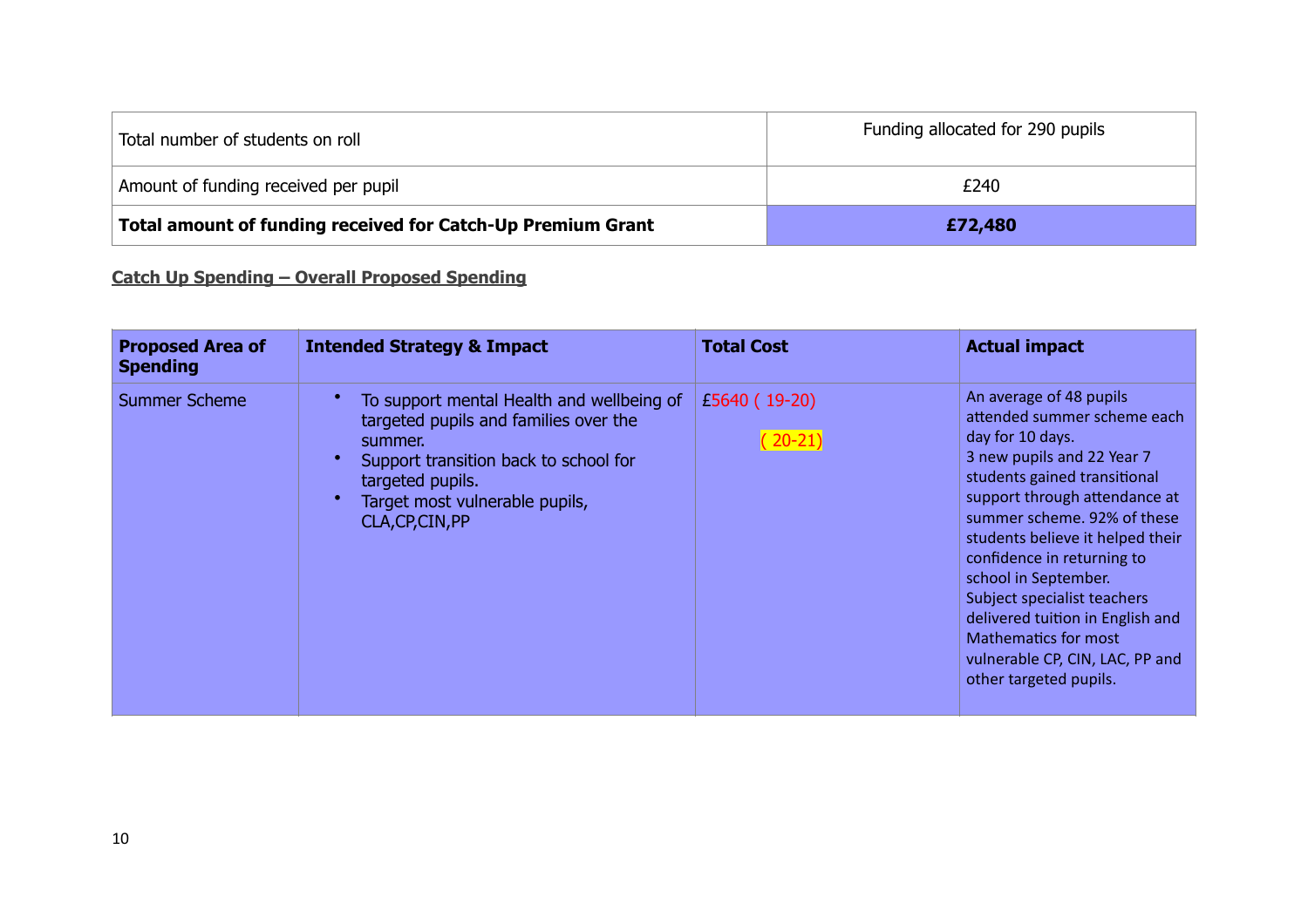| <b>Residentials</b> | Year pupils missed their first residential<br>experience due to COVID. Their next<br>opportunity would be in Year 9. Therefore,<br>in order to celebrate the end of their<br>primary phase and to support transition,<br>life skills and independence. A Year 7<br>residential will be planned once<br>Government guidelines allow. This will be<br>fully funded to support families in difficulty. | Budget = $£4000$ ( fully funded,<br>no parental contribution)<br>Yr 6/7 2x 1 day Tower<br>Wood<br>$\bullet$<br>$Yr$ 9 – Beacon Fell, Billy<br><b>Bobs and Wallings</b><br>$Yr$ 7 – Overnight stay in<br>$\bullet$<br><b>BB</b> plus pizza<br>Yr 11- Bendrigg<br>$\bullet$<br>Residential $-3$ nights<br>$\bullet$<br><b>DofE Bronze and Silver</b> | A total of 124 pupils enhanced<br>their confidence,<br>independence, life-skills,<br>personal and social<br>communication skills, resilience<br>and team work through a<br>variety of education day trips<br>and residential visits which<br>included:<br>Year 6 Canoe days on Lake<br>Windermere<br>Year 7 Canoe day on Lake<br>Windermere<br>Year 9 Outdoor day at Beacon<br>Fell<br>Year 9 Billy Bob's activity day<br>Year 7 'in school' sleepover<br>Year 11 Bendrigg Outdoor<br><b>Education residential (4 days</b><br>and 3 nights)<br>D of E Bronze Expedition (2)<br>days)<br>D of E Silver practice expedition<br>$(2 \text{ days})$<br>D of E Silver expedition (3 days<br>and 2 nights) to Rivington.<br>D of E expeditions resulted in<br>20 Bronze award completions<br>and 12 Silver. |
|---------------------|-----------------------------------------------------------------------------------------------------------------------------------------------------------------------------------------------------------------------------------------------------------------------------------------------------------------------------------------------------------------------------------------------------|----------------------------------------------------------------------------------------------------------------------------------------------------------------------------------------------------------------------------------------------------------------------------------------------------------------------------------------------------|-------------------------------------------------------------------------------------------------------------------------------------------------------------------------------------------------------------------------------------------------------------------------------------------------------------------------------------------------------------------------------------------------------------------------------------------------------------------------------------------------------------------------------------------------------------------------------------------------------------------------------------------------------------------------------------------------------------------------------------------------------------------------------------------------------|
|---------------------|-----------------------------------------------------------------------------------------------------------------------------------------------------------------------------------------------------------------------------------------------------------------------------------------------------------------------------------------------------------------------------------------------------|----------------------------------------------------------------------------------------------------------------------------------------------------------------------------------------------------------------------------------------------------------------------------------------------------------------------------------------------------|-------------------------------------------------------------------------------------------------------------------------------------------------------------------------------------------------------------------------------------------------------------------------------------------------------------------------------------------------------------------------------------------------------------------------------------------------------------------------------------------------------------------------------------------------------------------------------------------------------------------------------------------------------------------------------------------------------------------------------------------------------------------------------------------------------|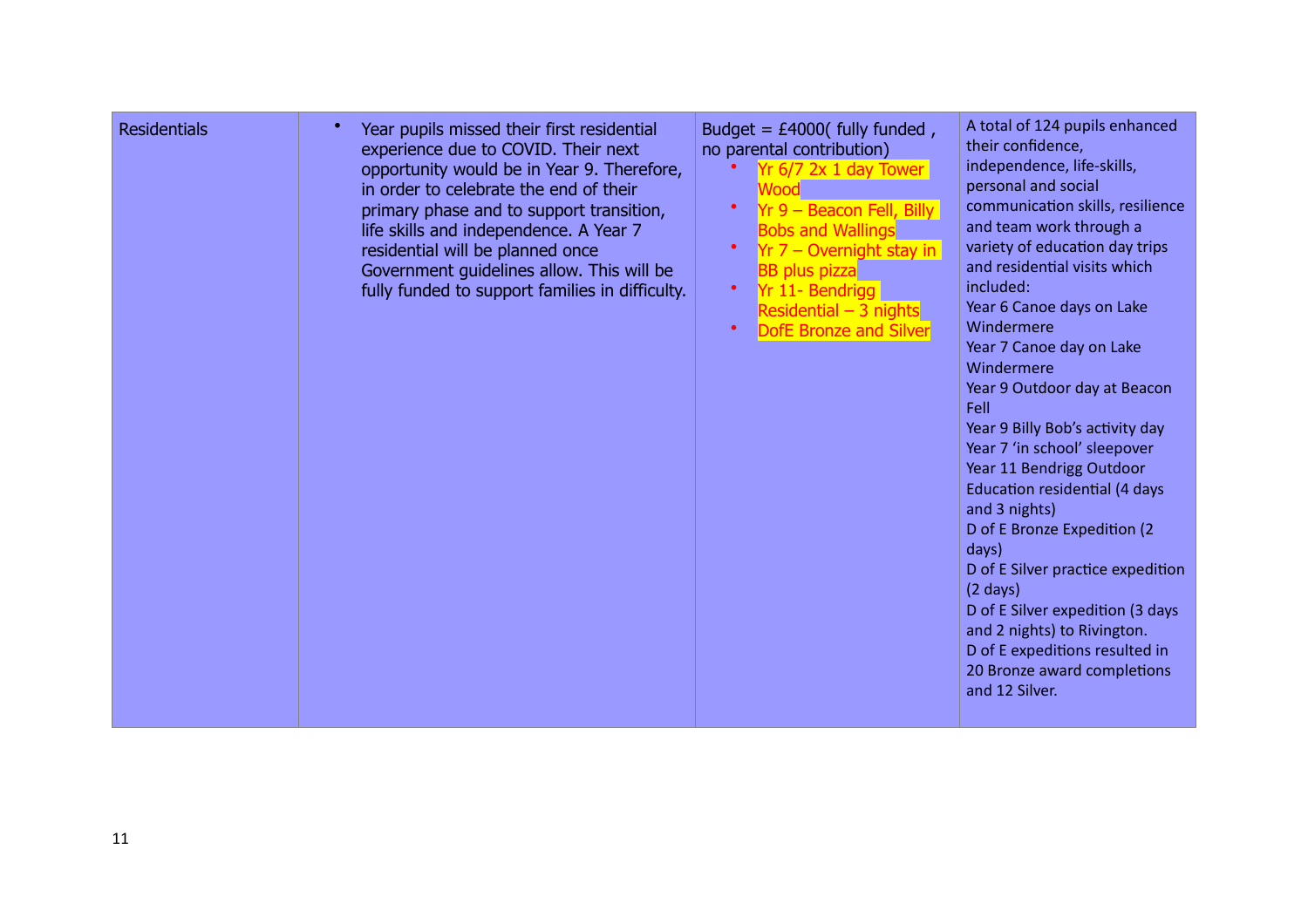| Year 12 Prom<br>(previous Year 11) | Last year's Year 11 their prom celebration<br>due to COVID. Opportunity to rearrange a<br>celebration for them this term. | Budget = $£500$<br>Planned yr 11/12 Prom cancelled<br>due to extension of restrictions.<br><b>However an enhanced leavers</b><br>event was held at PCA | Pupils were so happy to be able<br>to celebrate with their peers to<br>mark the end of their PCA<br>journey and they all had a<br>fabulous time. They chose what<br>they wanted as their alternative<br>celebration so they also had a<br>sense of achievement when<br>they saw their ideas come to<br>fruition. They all danced and<br>partied with their peers which<br>was a great enhancement of<br>the social skills they had<br>developed throughout the<br>years at PCA and also helped to<br>re-develop these for those who<br>had become less confident<br>when socialising following the<br>periods of lockdown. |
|------------------------------------|---------------------------------------------------------------------------------------------------------------------------|--------------------------------------------------------------------------------------------------------------------------------------------------------|----------------------------------------------------------------------------------------------------------------------------------------------------------------------------------------------------------------------------------------------------------------------------------------------------------------------------------------------------------------------------------------------------------------------------------------------------------------------------------------------------------------------------------------------------------------------------------------------------------------------------|
|------------------------------------|---------------------------------------------------------------------------------------------------------------------------|--------------------------------------------------------------------------------------------------------------------------------------------------------|----------------------------------------------------------------------------------------------------------------------------------------------------------------------------------------------------------------------------------------------------------------------------------------------------------------------------------------------------------------------------------------------------------------------------------------------------------------------------------------------------------------------------------------------------------------------------------------------------------------------------|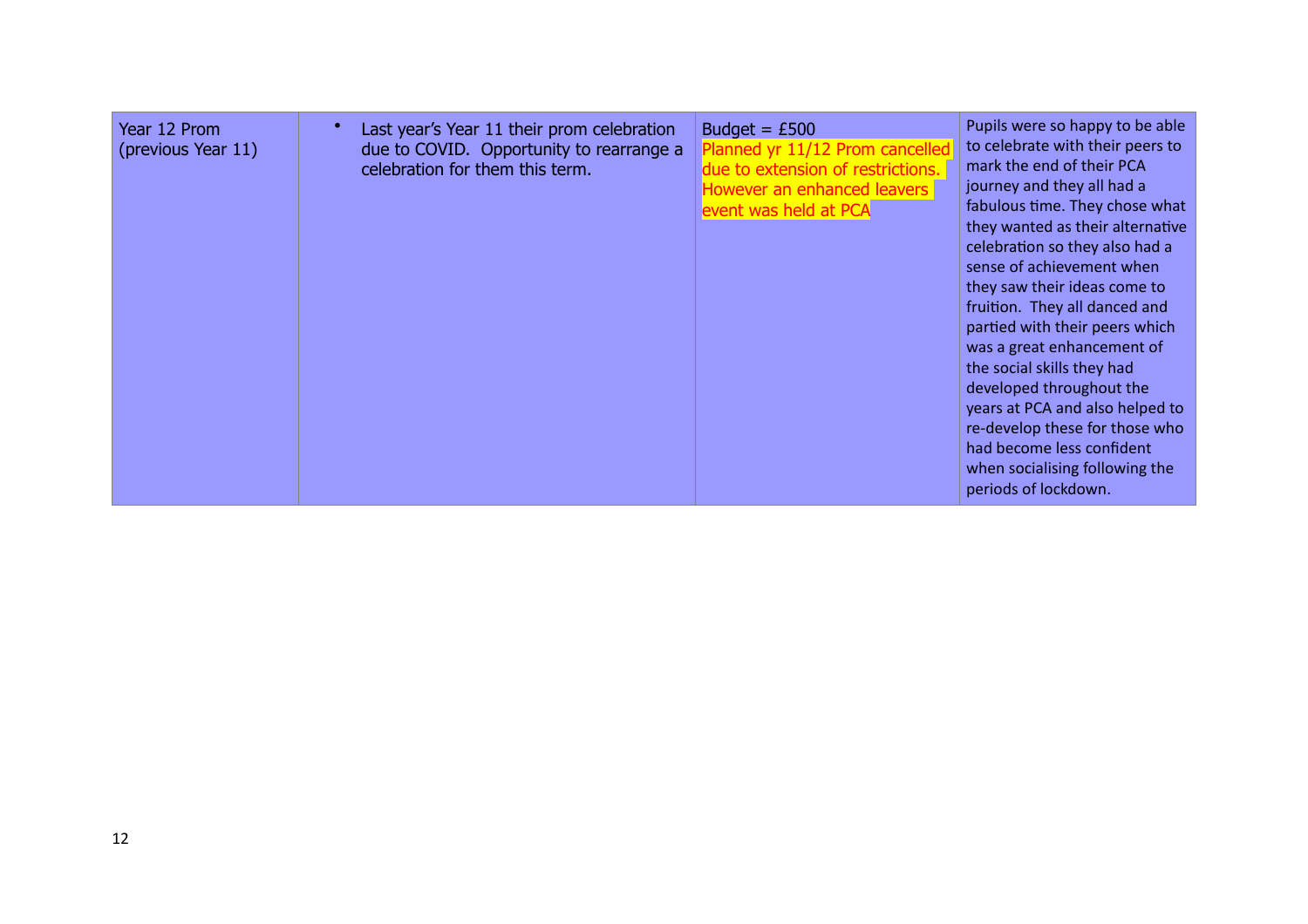| <b>Additional EP time</b> | This will be as required to support pupils<br>displaying anxiety, significantly challenging<br>behavior or an escalation of attachment<br>following COVID. | Budget = $£530$ per day (5-6<br>sessions per pupil)<br>6 days = $£3180$<br>1x pupil with COVID anxiety<br>1x pupil with selective mutism<br>brought on by COVID anxiety<br>EP time also used for staff<br>training related to COVID anxiety<br>and selective mutism due to<br>Covid | Elvi Livesey and Jane Herod<br>were both used to support<br>pupils, their families and staff<br>throughout the COVID<br>pandemic. Elvi came into school<br>and worked 1:1 with all pupils<br>providing staff with resources,<br>strategies and ideas to use with<br>pupils during their time in class.<br>'Dr Elvi helped me, she listened<br>to me and let me colour when I<br>was talking to her which<br>helped me relax'.<br>'She was the lady who gave me<br>my wobbly monster, my<br>teachers stuck it on the table<br>to help me remember to stay<br>calm when I was starting to get<br>cross'. Elvi also supported staff<br>with reports for referring pupils<br>to the ND pathway.<br>Jane worked closely with our<br>KS2 pupils whose anxiety levels<br>were high and for some<br>appeared to cause selective<br>mutism. Jane and the speech<br>therapists provided staff with<br>advice and strategies.Jane<br>provided staff training based<br>around COVID anxiety and<br>selective mutism. |
|---------------------------|------------------------------------------------------------------------------------------------------------------------------------------------------------|-------------------------------------------------------------------------------------------------------------------------------------------------------------------------------------------------------------------------------------------------------------------------------------|----------------------------------------------------------------------------------------------------------------------------------------------------------------------------------------------------------------------------------------------------------------------------------------------------------------------------------------------------------------------------------------------------------------------------------------------------------------------------------------------------------------------------------------------------------------------------------------------------------------------------------------------------------------------------------------------------------------------------------------------------------------------------------------------------------------------------------------------------------------------------------------------------------------------------------------------------------------------------------------------------------|
|---------------------------|------------------------------------------------------------------------------------------------------------------------------------------------------------|-------------------------------------------------------------------------------------------------------------------------------------------------------------------------------------------------------------------------------------------------------------------------------------|----------------------------------------------------------------------------------------------------------------------------------------------------------------------------------------------------------------------------------------------------------------------------------------------------------------------------------------------------------------------------------------------------------------------------------------------------------------------------------------------------------------------------------------------------------------------------------------------------------------------------------------------------------------------------------------------------------------------------------------------------------------------------------------------------------------------------------------------------------------------------------------------------------------------------------------------------------------------------------------------------------|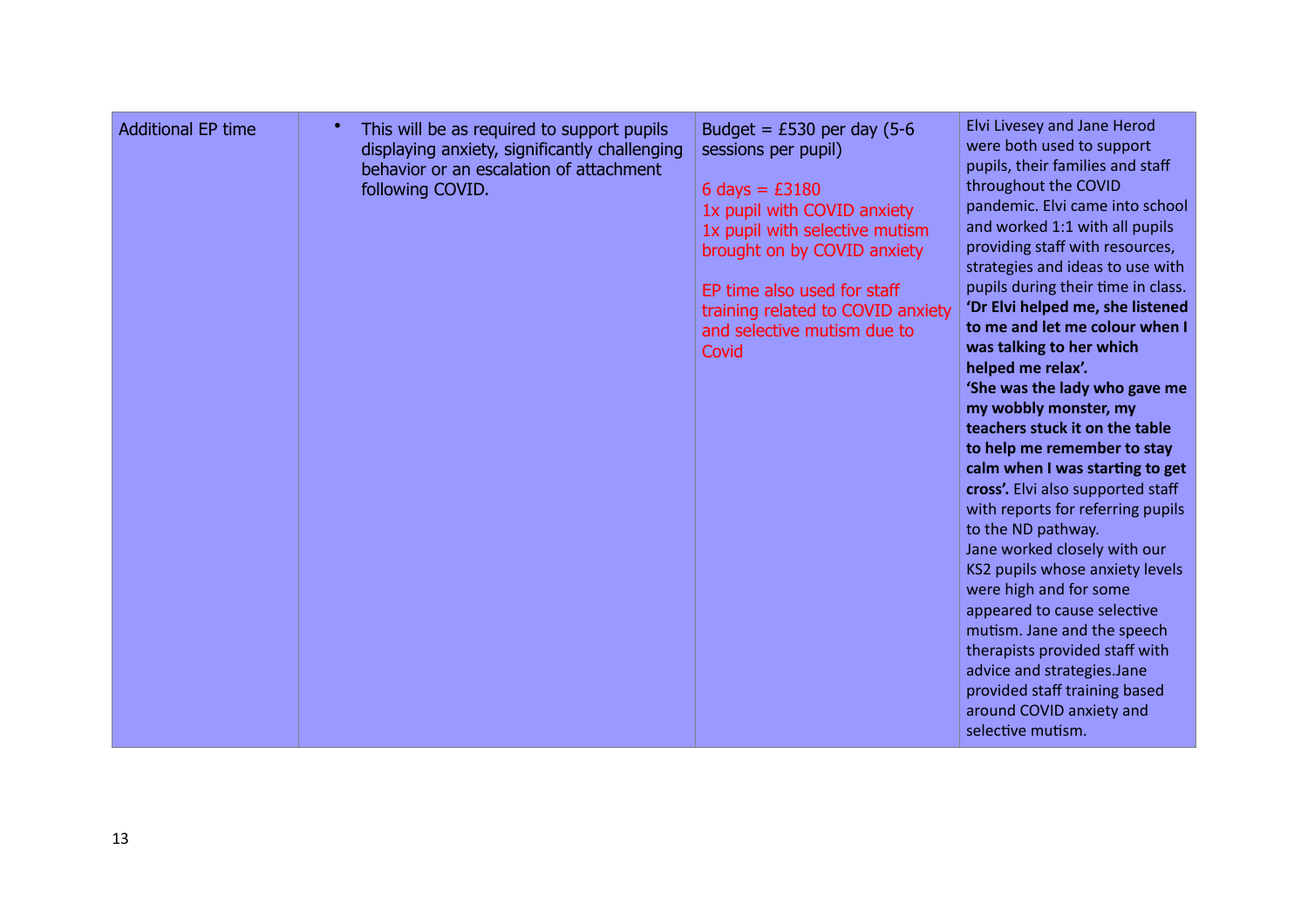| <b>Additional SALT time</b> | This will be as required to support pupils<br>displaying significant and increased speech<br>delay or regression post COVID<br>$\bullet$<br>Video recordings and f2f training for staff/<br>parents in the case of SALT issues that<br>have arisen due to COVID e.g. selective<br>mutism | Budget = $£100$ per day<br>Whole half term 6 weeks $=$ 30<br>$days = £3000$<br>Family prerecorded sessions and<br>training | The SaLT team provided training<br>videos for our families during<br>the COVID lockdowns which<br>were uploaded onto our<br>website for all parents to<br>access. The Therapists held<br>virtual meetings with pupils and<br>their families who were at<br>home isolating or staying safe<br>and when safe to do so they<br>returned to face-to-face<br>sessions on site. The Therapists<br>continued to provide reports<br>and sessions for pupils who<br>were due their annual reviews<br>and these continued to take<br>place during lockdowns and<br>COVID restrictions being in<br>place. To ensure families and<br>staff were able to support and<br>further develop specking and<br>listening skills, the SaLT team<br>contacted parents by phone to<br>discuss their reports with<br>them.The SaLT team provided<br>drop in sessions and email<br>contacts with all teachers that<br>raised concerns about pupils<br>progress in speaking and<br>listening skills. They also<br>completed additional classroom<br>observations on the children's<br>return from Lockdown, to<br>ensure strategies were put in<br>place to cunnart any arose of |
|-----------------------------|------------------------------------------------------------------------------------------------------------------------------------------------------------------------------------------------------------------------------------------------------------------------------------------|----------------------------------------------------------------------------------------------------------------------------|--------------------------------------------------------------------------------------------------------------------------------------------------------------------------------------------------------------------------------------------------------------------------------------------------------------------------------------------------------------------------------------------------------------------------------------------------------------------------------------------------------------------------------------------------------------------------------------------------------------------------------------------------------------------------------------------------------------------------------------------------------------------------------------------------------------------------------------------------------------------------------------------------------------------------------------------------------------------------------------------------------------------------------------------------------------------------------------------------------------------------------------------------------|
|-----------------------------|------------------------------------------------------------------------------------------------------------------------------------------------------------------------------------------------------------------------------------------------------------------------------------------|----------------------------------------------------------------------------------------------------------------------------|--------------------------------------------------------------------------------------------------------------------------------------------------------------------------------------------------------------------------------------------------------------------------------------------------------------------------------------------------------------------------------------------------------------------------------------------------------------------------------------------------------------------------------------------------------------------------------------------------------------------------------------------------------------------------------------------------------------------------------------------------------------------------------------------------------------------------------------------------------------------------------------------------------------------------------------------------------------------------------------------------------------------------------------------------------------------------------------------------------------------------------------------------------|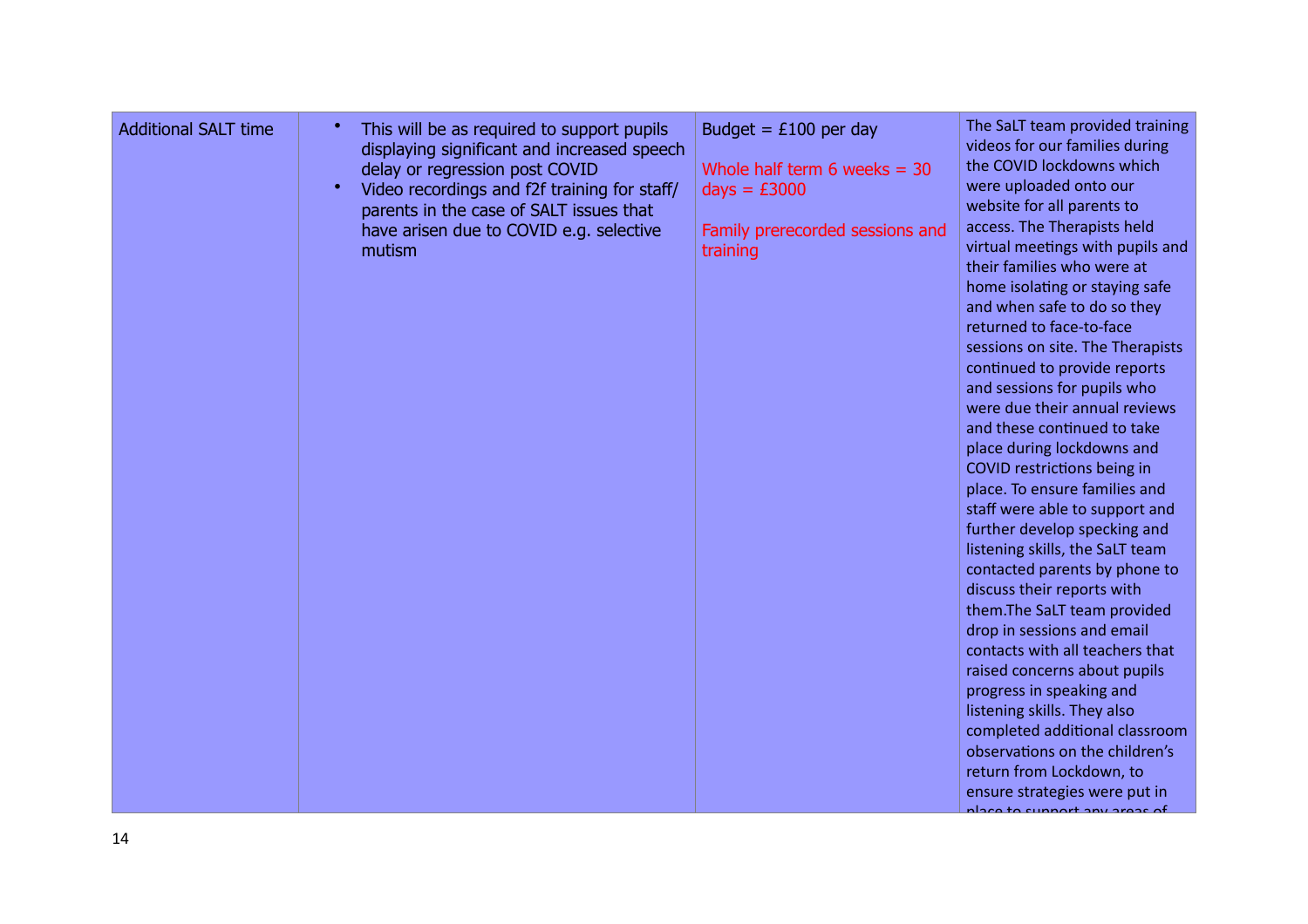| CPD to support setting<br>up of Google<br>classroom | $\bullet$<br>CPD and support sessions offered to staff<br>to ensure Google Classroom is embedded<br>and effectively used to support remote<br>learning across the school. | Budget = $£500$<br>Budget spent releasing staff to<br>give 1:1 support in the setting<br>up of remote learning. | To ensure all pupils were able<br>to access appropriate work at<br>home during the pandemic<br>restrictions, Google classroom<br>was introduces as a whole<br>school strategy for accessing<br>learning at home.Cover was<br>provided for staff who had<br>experience using Google<br>classroom to provide training<br>sessions for all teachers and<br>support staff. Drop in sessions<br>were also provided. Some staff<br>became so passionate that they<br>began recording live lessons to<br>mirror their school day and<br>uploading them onto Google<br>Classroom for their pupils, this<br>was appreciated by both pupils<br>and their parents. It also<br>allowed for teacher/pupil<br>feedback and the marking of<br>work to take place.<br>As a school we were asked to<br>provided examples of good<br>practice to the local SEND team<br>which we did and were<br>commended on our standard of<br>work. During lockdowns and<br>throughout the pandemic,<br>pupils were able to access their<br>work on Google classroom and<br>if they did not have devices,<br>these were loaned out to pupils<br>through the Covernment Insten |
|-----------------------------------------------------|---------------------------------------------------------------------------------------------------------------------------------------------------------------------------|-----------------------------------------------------------------------------------------------------------------|------------------------------------------------------------------------------------------------------------------------------------------------------------------------------------------------------------------------------------------------------------------------------------------------------------------------------------------------------------------------------------------------------------------------------------------------------------------------------------------------------------------------------------------------------------------------------------------------------------------------------------------------------------------------------------------------------------------------------------------------------------------------------------------------------------------------------------------------------------------------------------------------------------------------------------------------------------------------------------------------------------------------------------------------------------------------------------------------------------------------------------------------|
|-----------------------------------------------------|---------------------------------------------------------------------------------------------------------------------------------------------------------------------------|-----------------------------------------------------------------------------------------------------------------|------------------------------------------------------------------------------------------------------------------------------------------------------------------------------------------------------------------------------------------------------------------------------------------------------------------------------------------------------------------------------------------------------------------------------------------------------------------------------------------------------------------------------------------------------------------------------------------------------------------------------------------------------------------------------------------------------------------------------------------------------------------------------------------------------------------------------------------------------------------------------------------------------------------------------------------------------------------------------------------------------------------------------------------------------------------------------------------------------------------------------------------------|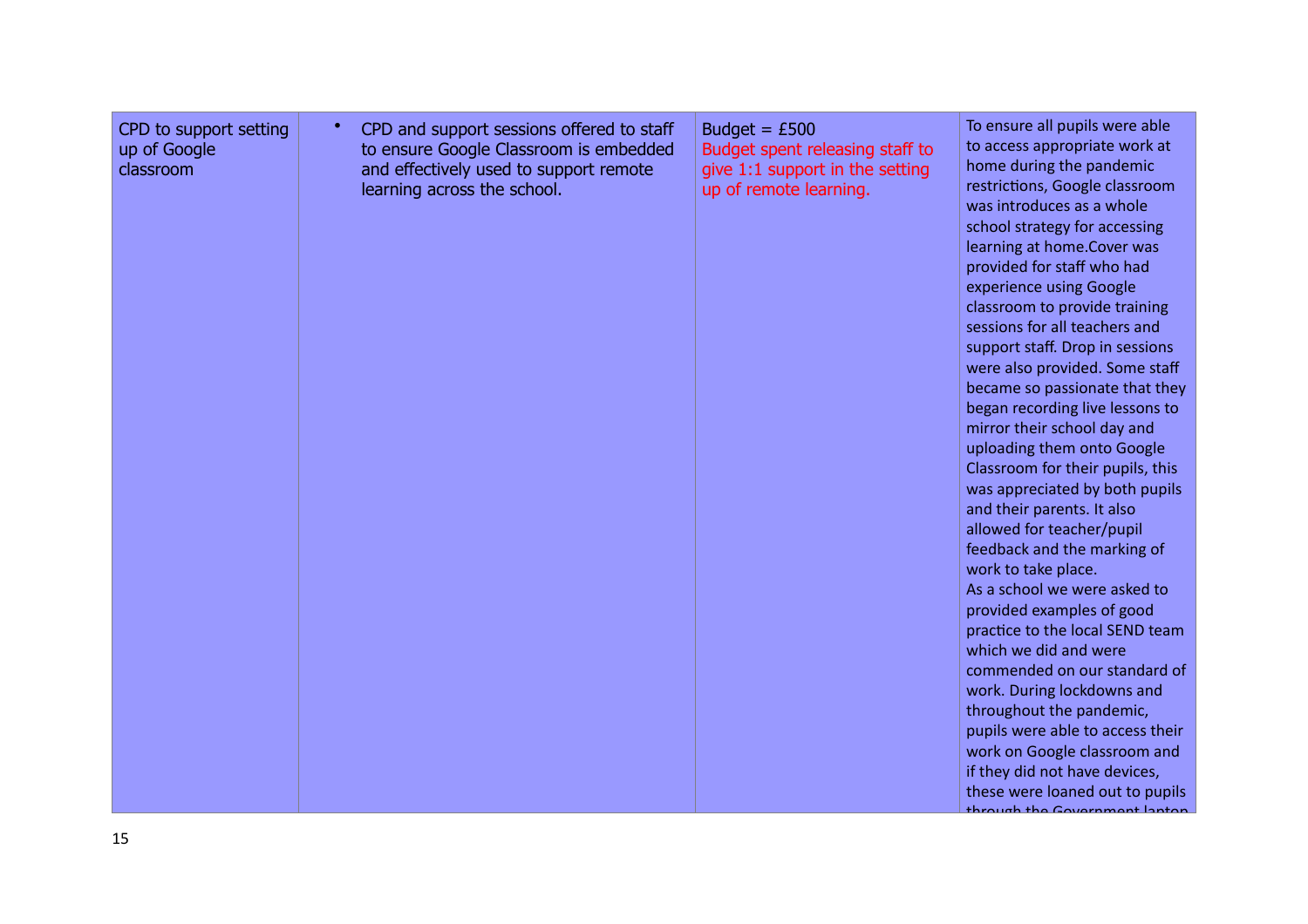| Additional support for<br>early career teachers | $\bullet$<br>Mentoring will be extended into RQT year<br>$\bullet$<br>Access to the ECT network<br>$\bullet$<br>Additional PPA time for RQT and support<br>around subject leadership | Budget HLTA Cover - £15.36 per<br>hour<br>To Easter $2021 - 1$ day per week<br>x 2staff<br>To summer $-1$ day per week $-$<br>$x2$ staff<br>£10,782.72 | The ECT network and training<br>sessions were all attended by<br>Zoom.The extended support<br>support for the RQT Teacher<br>enabled her to adapt her<br>teaching to remote learning<br>and mixed age bubble classes<br>with confidence.<br>The NQT successfully<br>completed her first year,<br>achieving all the standards and<br>set targets and provided a very<br>detailed evidence file.<br>'The additional support<br>received during my RQT year<br>was a great support to me and<br>it enabled my teaching to<br>develop further. This additional<br>support included having the<br>opportunity to observe a range<br>of lessons in different classes<br>and discuss strategies that<br>were effective and then being<br>supported to implement them<br>into my own lessons.'<br>'As an NQT, I benefited from<br>having half termly<br>observations from a range of<br>teachers and of differing<br>specialities. This allowed me to<br>have a different focus on each<br>lesson and fine tune my<br>teaching style, from<br>experienced teachers. Mentor<br>ngatingg allawad ma ta chaok. |
|-------------------------------------------------|--------------------------------------------------------------------------------------------------------------------------------------------------------------------------------------|--------------------------------------------------------------------------------------------------------------------------------------------------------|-----------------------------------------------------------------------------------------------------------------------------------------------------------------------------------------------------------------------------------------------------------------------------------------------------------------------------------------------------------------------------------------------------------------------------------------------------------------------------------------------------------------------------------------------------------------------------------------------------------------------------------------------------------------------------------------------------------------------------------------------------------------------------------------------------------------------------------------------------------------------------------------------------------------------------------------------------------------------------------------------------------------------------------------------------------------------------------------------------|
|-------------------------------------------------|--------------------------------------------------------------------------------------------------------------------------------------------------------------------------------------|--------------------------------------------------------------------------------------------------------------------------------------------------------|-----------------------------------------------------------------------------------------------------------------------------------------------------------------------------------------------------------------------------------------------------------------------------------------------------------------------------------------------------------------------------------------------------------------------------------------------------------------------------------------------------------------------------------------------------------------------------------------------------------------------------------------------------------------------------------------------------------------------------------------------------------------------------------------------------------------------------------------------------------------------------------------------------------------------------------------------------------------------------------------------------------------------------------------------------------------------------------------------------|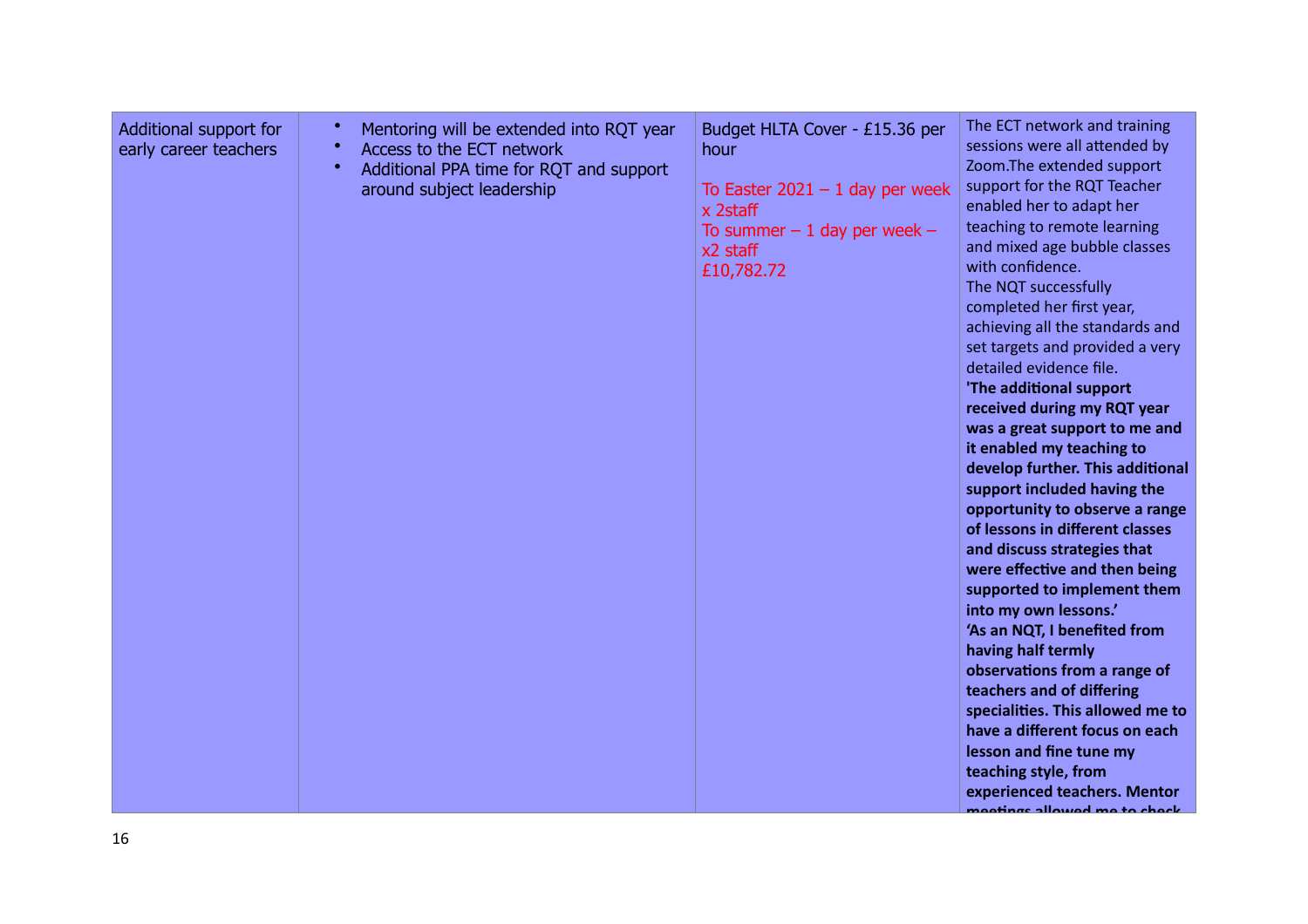| Enhanced family<br>support | Sessions/coffee mornings run at PCA for<br>parents/carers and families to support their<br>wellbeing and address their attachment<br>issues post COVID<br>Sessions will also cover how parents/career<br>can support pupils learning at home and<br>how to access the online platforms | Budget = $£2000$<br>Learning Mentor /family team<br>delivered workshops $= 1$ per half<br>term 6 x 4 hours (deleivered as<br>live zoom sessions)<br><b>Staff: £368</b><br>Resources: £150<br>Behaviour Management: 6<br>weeks/2hrs<br>Staff: £184.32 | Parental workshops and pre-<br>recorded sessions were made<br>available to our families. This<br>had a particular focus on<br><b>Mental Health and Well Being</b><br>during lockdown and also a live<br>workshop around Managing<br><b>Behaviour. Family interactive</b><br>assemblies made a huge impact<br>of belonging across PCA<br>community during a difficult<br>time. Our Family Team were at<br>hand to ensure all families were<br>fully supported and ensured<br>such funding and support was<br>in place. |
|----------------------------|----------------------------------------------------------------------------------------------------------------------------------------------------------------------------------------------------------------------------------------------------------------------------------------|------------------------------------------------------------------------------------------------------------------------------------------------------------------------------------------------------------------------------------------------------|-----------------------------------------------------------------------------------------------------------------------------------------------------------------------------------------------------------------------------------------------------------------------------------------------------------------------------------------------------------------------------------------------------------------------------------------------------------------------------------------------------------------------|
|----------------------------|----------------------------------------------------------------------------------------------------------------------------------------------------------------------------------------------------------------------------------------------------------------------------------------|------------------------------------------------------------------------------------------------------------------------------------------------------------------------------------------------------------------------------------------------------|-----------------------------------------------------------------------------------------------------------------------------------------------------------------------------------------------------------------------------------------------------------------------------------------------------------------------------------------------------------------------------------------------------------------------------------------------------------------------------------------------------------------------|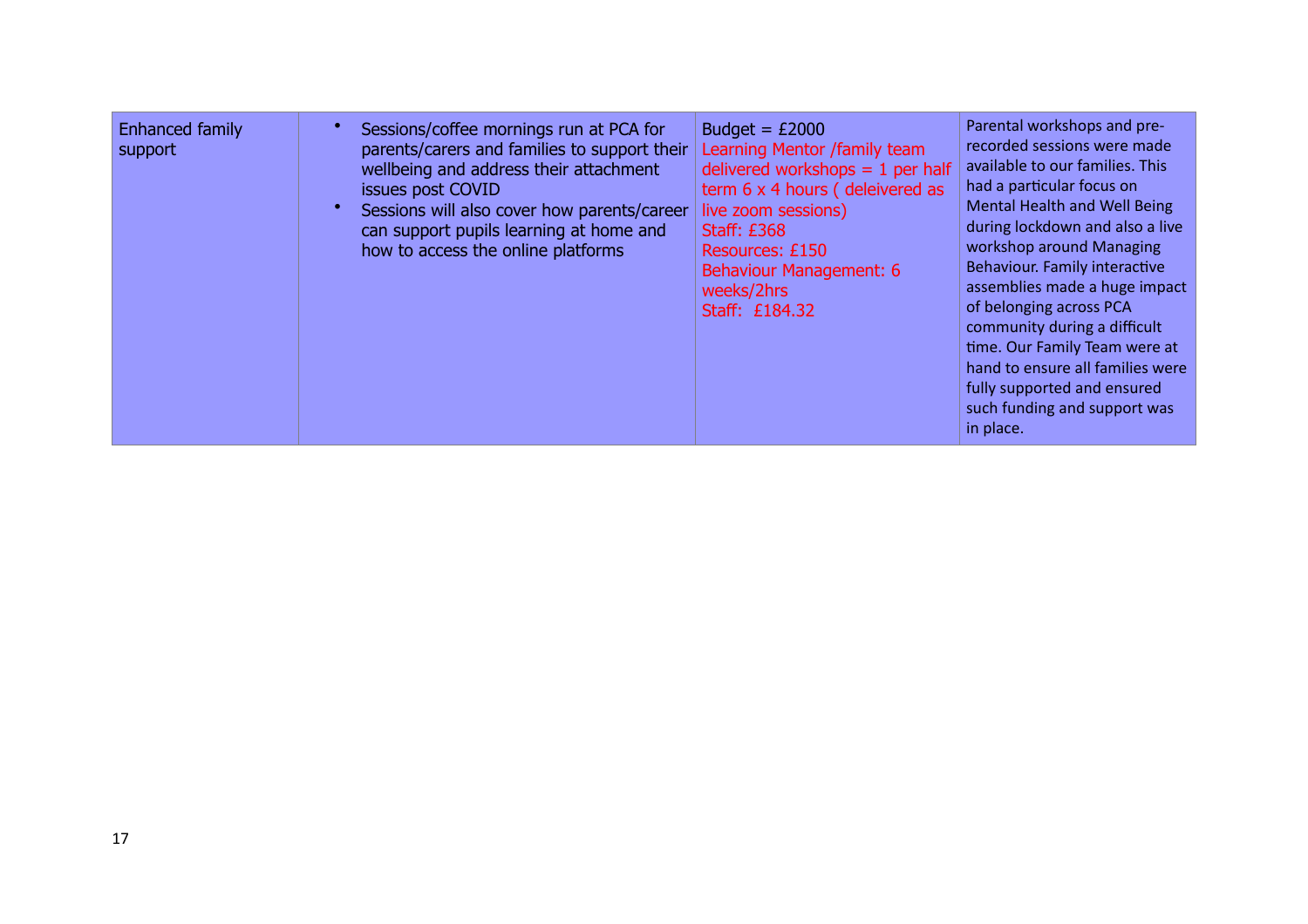| <b>SRE</b> | Big Talk Education – SRE bespoke SEND<br>catch up package.<br>Staff and pupils $-$ how to keep children<br>safe, happy and healthy<br>Enhance pastoral input | Budget $=£1,000$<br>Budget (£1000) spent on a wide<br>range of additional resources for<br>primary and secondary | The package bought in for PSHE<br>was excellent in giving staff a<br>consistent approach to delivery<br>and extra support in a very<br>difficult year. All years<br>received SRE that was both<br>outstanding and consistent<br>across the board which meant<br>that the teaching and learning<br>had a greater impact on<br>students throughout the year.<br>New resources led to a more<br>engaged student body whereby<br>early dialogue took place<br>regarding SRE. Parents were<br>consulted about SRE in school<br>and the data gained will now<br>inform this year's plans and<br>subject development. |
|------------|--------------------------------------------------------------------------------------------------------------------------------------------------------------|------------------------------------------------------------------------------------------------------------------|----------------------------------------------------------------------------------------------------------------------------------------------------------------------------------------------------------------------------------------------------------------------------------------------------------------------------------------------------------------------------------------------------------------------------------------------------------------------------------------------------------------------------------------------------------------------------------------------------------------|
|------------|--------------------------------------------------------------------------------------------------------------------------------------------------------------|------------------------------------------------------------------------------------------------------------------|----------------------------------------------------------------------------------------------------------------------------------------------------------------------------------------------------------------------------------------------------------------------------------------------------------------------------------------------------------------------------------------------------------------------------------------------------------------------------------------------------------------------------------------------------------------------------------------------------------------|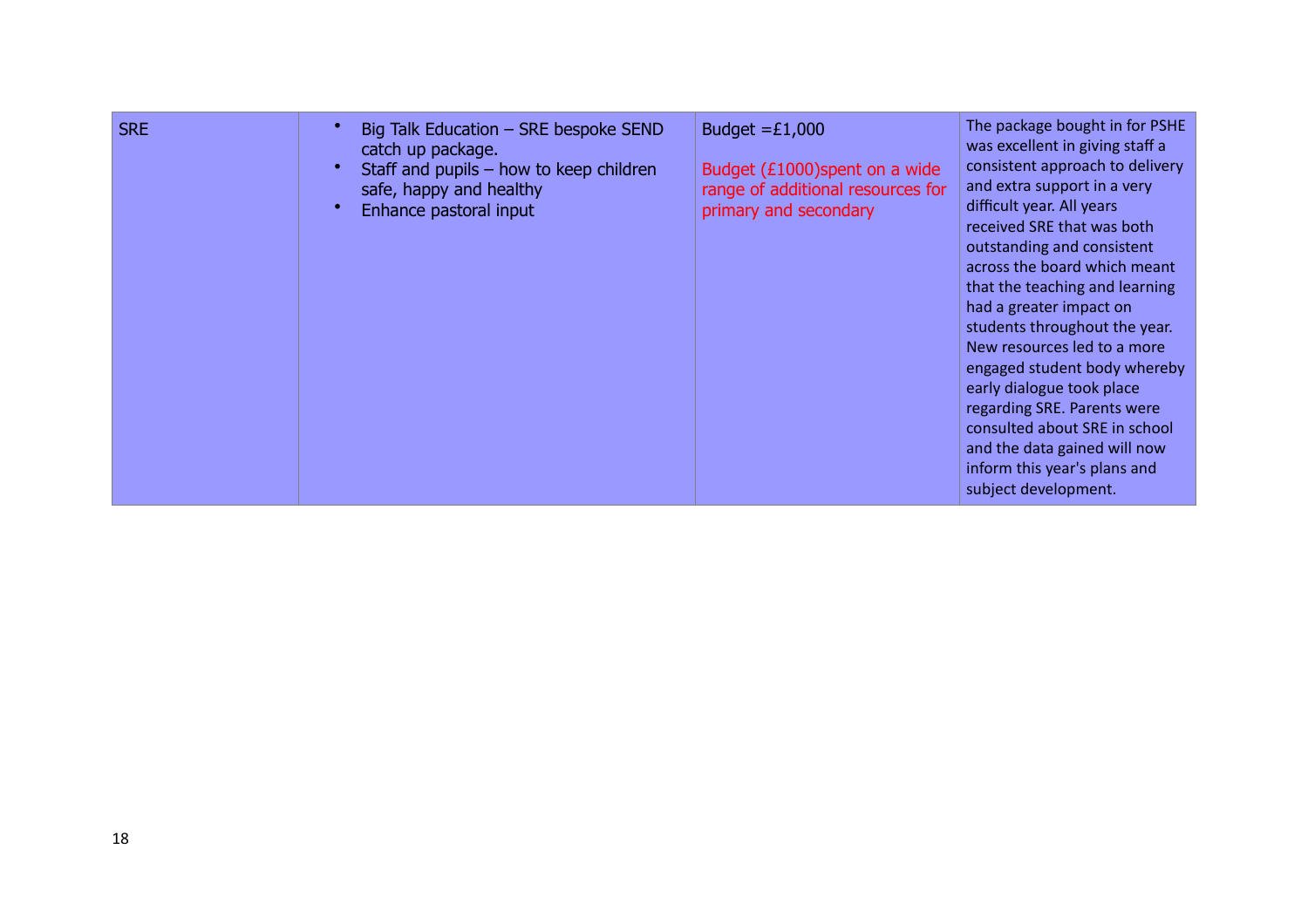| <b>College Courses</b><br>(Photography,<br>Horticulture, Sport and<br>Leisure) | Loss of external college experience and<br>courses offered from lockdown and the<br>new term - revised curriculum offer (Year<br>11 and Sixth Form pupils) | Budget = $£5,000$<br>Need an exact figure for spend<br>on photographic equipment and<br>horticulture<br>Photography = $£3000$ | Students gained a real insight<br>into photography and produced<br>some outstanding work. It<br>motivated students in the midst<br>of the pandemic and gave them<br>a creative outlet that was<br>accessible to all. 100% of<br>students on the course gained<br>an entry level certificate with<br>the WJEC. This led to an<br>increase in the total<br>qualifications gained in the<br>summer. The photography<br>fed into the enterprise scheme<br>as the students were involved<br>in Christmas photo bundles<br>using the equipment. The<br>course will now be continued as<br>a result of the initial outlay. |
|--------------------------------------------------------------------------------|------------------------------------------------------------------------------------------------------------------------------------------------------------|-------------------------------------------------------------------------------------------------------------------------------|---------------------------------------------------------------------------------------------------------------------------------------------------------------------------------------------------------------------------------------------------------------------------------------------------------------------------------------------------------------------------------------------------------------------------------------------------------------------------------------------------------------------------------------------------------------------------------------------------------------------|
|--------------------------------------------------------------------------------|------------------------------------------------------------------------------------------------------------------------------------------------------------|-------------------------------------------------------------------------------------------------------------------------------|---------------------------------------------------------------------------------------------------------------------------------------------------------------------------------------------------------------------------------------------------------------------------------------------------------------------------------------------------------------------------------------------------------------------------------------------------------------------------------------------------------------------------------------------------------------------------------------------------------------------|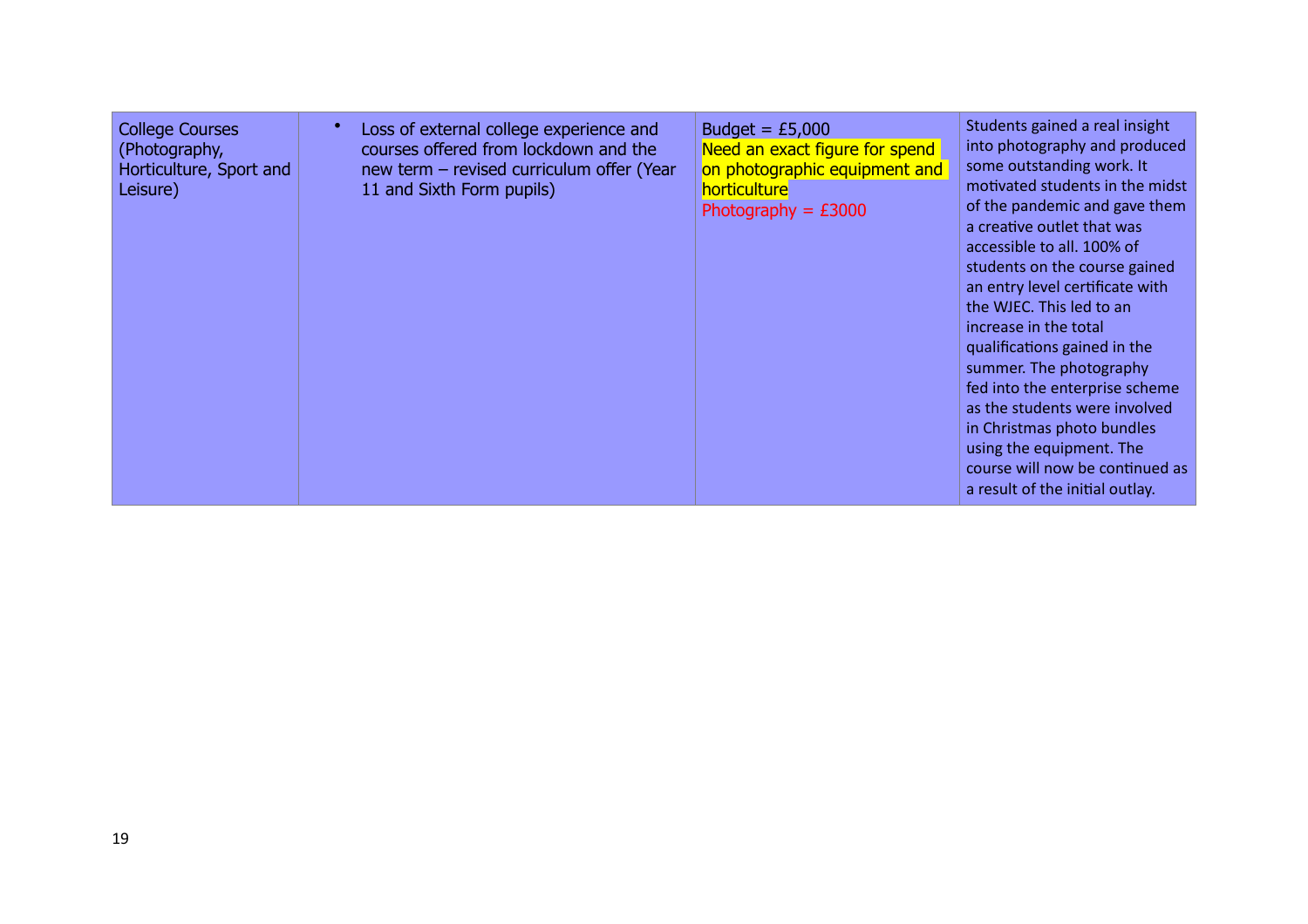| <b>Enhanced targeted</b><br>English and Math's<br>intervention support<br>and resources<br>(Resources listed<br>above) | Resources/packs and equipment purchased<br>for pupils who are requiring additional<br>support for academic 'catch up'<br>Additional intervention groups in place for<br>targeted pupils. | Phonics resources £2,300- Toe<br>by Toe, Clicker 8 and additional<br>staff training<br>Elklan training - £3078 | Elklan - Staff understanding of<br>consistent approaches. Thus<br>pupils having greater<br>independence and<br>understanding of expectations<br>and behaviours caused by<br>frustration.<br>Staff empowered with<br>knowledge to understand the<br>processes of communication<br>and be better equipped to<br>reinforce and differentiate the<br>key elements of supporting<br>pupils with severe learning<br>difficulties. Pupils had greater<br>opportunity to make clear<br>choices. Pupils with severe<br>learning difficulties had greater<br>independence in their learning<br>and interaction between staff<br>and pupils and peer interaction<br>will be enhanced.<br>The Rapid phonics scheme is<br>fully embedded across the<br><b>Primary and Secondary</b><br>Department. Each department<br>now has a library of decodable<br>reading books for each phase of<br>the phonics scheme which are<br>available for teaching phonics in<br>school and also to support |
|------------------------------------------------------------------------------------------------------------------------|------------------------------------------------------------------------------------------------------------------------------------------------------------------------------------------|----------------------------------------------------------------------------------------------------------------|-------------------------------------------------------------------------------------------------------------------------------------------------------------------------------------------------------------------------------------------------------------------------------------------------------------------------------------------------------------------------------------------------------------------------------------------------------------------------------------------------------------------------------------------------------------------------------------------------------------------------------------------------------------------------------------------------------------------------------------------------------------------------------------------------------------------------------------------------------------------------------------------------------------------------------------------------------------------------------|
|------------------------------------------------------------------------------------------------------------------------|------------------------------------------------------------------------------------------------------------------------------------------------------------------------------------------|----------------------------------------------------------------------------------------------------------------|-------------------------------------------------------------------------------------------------------------------------------------------------------------------------------------------------------------------------------------------------------------------------------------------------------------------------------------------------------------------------------------------------------------------------------------------------------------------------------------------------------------------------------------------------------------------------------------------------------------------------------------------------------------------------------------------------------------------------------------------------------------------------------------------------------------------------------------------------------------------------------------------------------------------------------------------------------------------------------|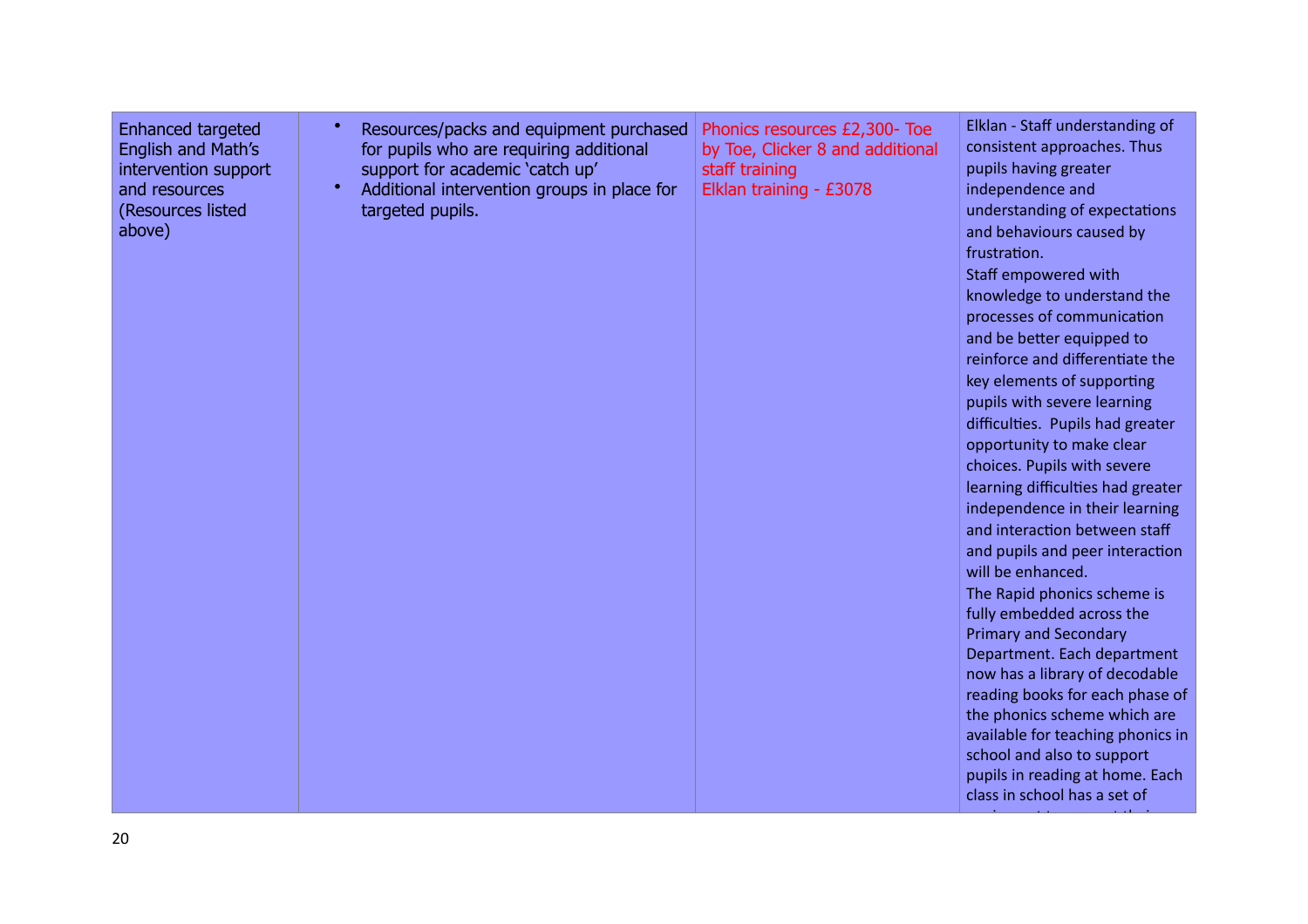| Intervention for<br>academic/pastoral<br>reasons (any<br>equipment purchased) | Resources/ packs and equipment<br>purchased for pupils who are requiring<br>additional support for behavioural/pastoral/<br>academic 'catch up'. | Budget = $£1500$<br><b>Enhanced Key Stage Rewards</b><br>budget - £1500 for year<br><b>Individual Stationery &amp; resource</b><br>packs - £500 | Family resource packs,<br>wellbeing supplies and<br>educational resources were<br>provided to our families to<br>support where possible in<br>pastoral and academic support.<br>These were greatly received by<br>pupils and families. Further<br>exam support packages were<br>made and delivered to ensure<br>pupils did not fall behind with<br>examination coursework if<br>working from home.<br>All pupils in school have their<br>own resource pencil case with<br>the equipment they will need<br>to avoid sharing of resources<br>with peers, during the<br>pandemic. This has also<br>continued into the new<br>academic year to ensure<br>cleanliness for all.<br>Families in need of funding for<br>food and clothing was provided<br>alongside our free school meal<br>programme. This included extra<br>half term food packages and<br>family entertainment resources.<br>Rewards system for positive<br>behaviour was revisited -<br>creating a weekly rewards shop<br>to praise and support behaviour<br>at an age appropriate level<br>across the school. Pupils<br>unrhad wall to the inctant |
|-------------------------------------------------------------------------------|--------------------------------------------------------------------------------------------------------------------------------------------------|-------------------------------------------------------------------------------------------------------------------------------------------------|-----------------------------------------------------------------------------------------------------------------------------------------------------------------------------------------------------------------------------------------------------------------------------------------------------------------------------------------------------------------------------------------------------------------------------------------------------------------------------------------------------------------------------------------------------------------------------------------------------------------------------------------------------------------------------------------------------------------------------------------------------------------------------------------------------------------------------------------------------------------------------------------------------------------------------------------------------------------------------------------------------------------------------------------------------------------------------------------------------------------|
|-------------------------------------------------------------------------------|--------------------------------------------------------------------------------------------------------------------------------------------------|-------------------------------------------------------------------------------------------------------------------------------------------------|-----------------------------------------------------------------------------------------------------------------------------------------------------------------------------------------------------------------------------------------------------------------------------------------------------------------------------------------------------------------------------------------------------------------------------------------------------------------------------------------------------------------------------------------------------------------------------------------------------------------------------------------------------------------------------------------------------------------------------------------------------------------------------------------------------------------------------------------------------------------------------------------------------------------------------------------------------------------------------------------------------------------------------------------------------------------------------------------------------------------|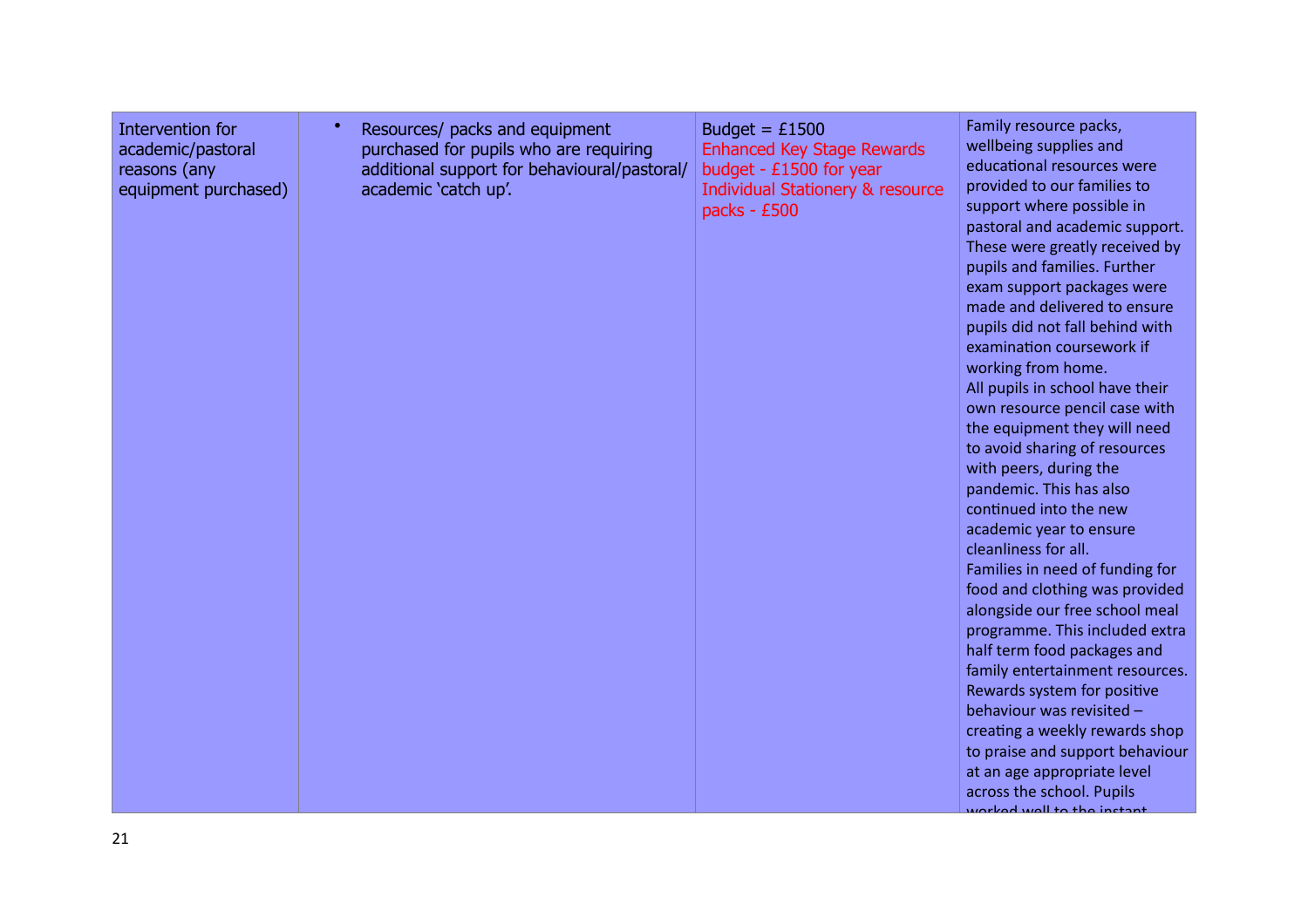| Enhanced pastoral 1:1<br>targeted intervention /<br>Mental Health and<br>Well Being targeted<br>support | Resources/packs and equipment purchased<br>for pupils who are requiring additional<br>support for behavioural/pastoral 'catch up'<br>Additional intervention groups in place for<br>targeted pupils. | Budget = LM/HLTA is<br>£15.36 per hour<br>SBR 2 days per week LM -<br>£6738.84<br>Pals / OPAL project - £5441.20<br>Grab and go resources - £1000 | Increase in confidence for<br>targeted pupils - pupils having<br>another named adult to work<br>with and talk to.<br>Reduced number of behavior<br>incidents over lunch time<br>through PALS.<br>Decrease in serious incidents<br>for targeted pupils.<br>Increased use of the new PHSE/<br>quiet area by all pupils instead<br>of using the learning support<br>room.<br>Additional resources bought to<br>deliver interventions which<br>promoted confidence, team<br>work and mental health. |
|---------------------------------------------------------------------------------------------------------|------------------------------------------------------------------------------------------------------------------------------------------------------------------------------------------------------|---------------------------------------------------------------------------------------------------------------------------------------------------|-------------------------------------------------------------------------------------------------------------------------------------------------------------------------------------------------------------------------------------------------------------------------------------------------------------------------------------------------------------------------------------------------------------------------------------------------------------------------------------------------|
|---------------------------------------------------------------------------------------------------------|------------------------------------------------------------------------------------------------------------------------------------------------------------------------------------------------------|---------------------------------------------------------------------------------------------------------------------------------------------------|-------------------------------------------------------------------------------------------------------------------------------------------------------------------------------------------------------------------------------------------------------------------------------------------------------------------------------------------------------------------------------------------------------------------------------------------------------------------------------------------------|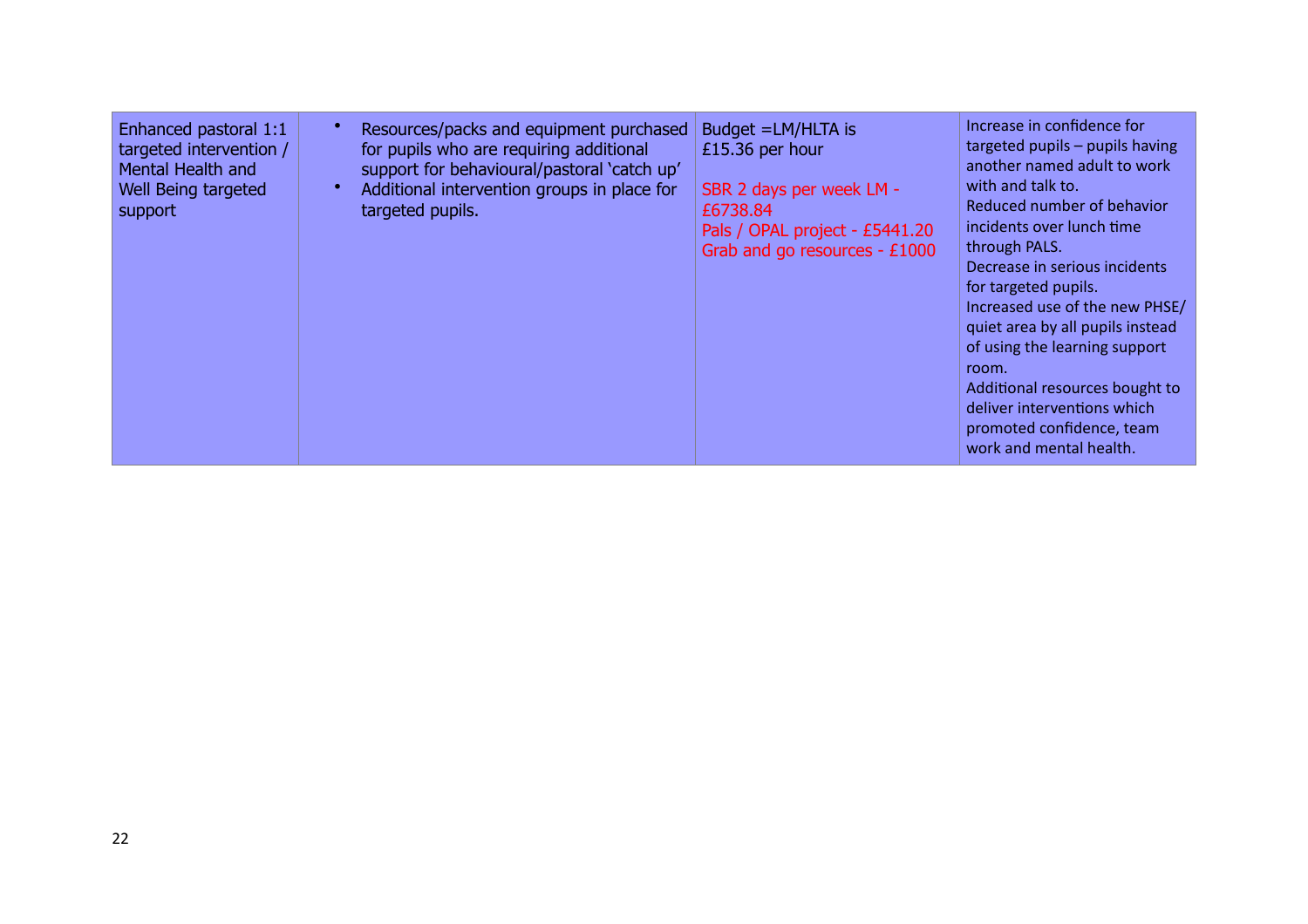| <b>Sensory Equipment</b> | Pupils coming back to school with<br>additional sensory needs, requiring<br>equipment in class. | Budget $=£2000$<br>Zuma rocking chairs x5 @ £600<br>each -£3000 | The sensory chairs and fidget<br>toys were provided to help<br>selected pupils during the<br>pandemic to increase their<br>attention and focus. The<br>movement also enables some<br>children to keep themselves<br>regulated and also to help their<br>body and thinking become<br>more organised. The class<br>teachers identified pupils that<br>may benefit from these<br>resources and they included<br>children who had a diagnosis of<br>ADHD and ASD. The SNAP form<br>was used to evidence the<br>impact and teachers were able<br>to also see quite quickly an<br>increase in each child's ability to<br>engage in the learning activity<br>during each lessons. All<br>teachers noted an increase in<br>attention, focus and<br>engagement to the extent that<br>this equipment will remain with<br>each pupil until it is no longer<br>required. |
|--------------------------|-------------------------------------------------------------------------------------------------|-----------------------------------------------------------------|--------------------------------------------------------------------------------------------------------------------------------------------------------------------------------------------------------------------------------------------------------------------------------------------------------------------------------------------------------------------------------------------------------------------------------------------------------------------------------------------------------------------------------------------------------------------------------------------------------------------------------------------------------------------------------------------------------------------------------------------------------------------------------------------------------------------------------------------------------------|
|--------------------------|-------------------------------------------------------------------------------------------------|-----------------------------------------------------------------|--------------------------------------------------------------------------------------------------------------------------------------------------------------------------------------------------------------------------------------------------------------------------------------------------------------------------------------------------------------------------------------------------------------------------------------------------------------------------------------------------------------------------------------------------------------------------------------------------------------------------------------------------------------------------------------------------------------------------------------------------------------------------------------------------------------------------------------------------------------|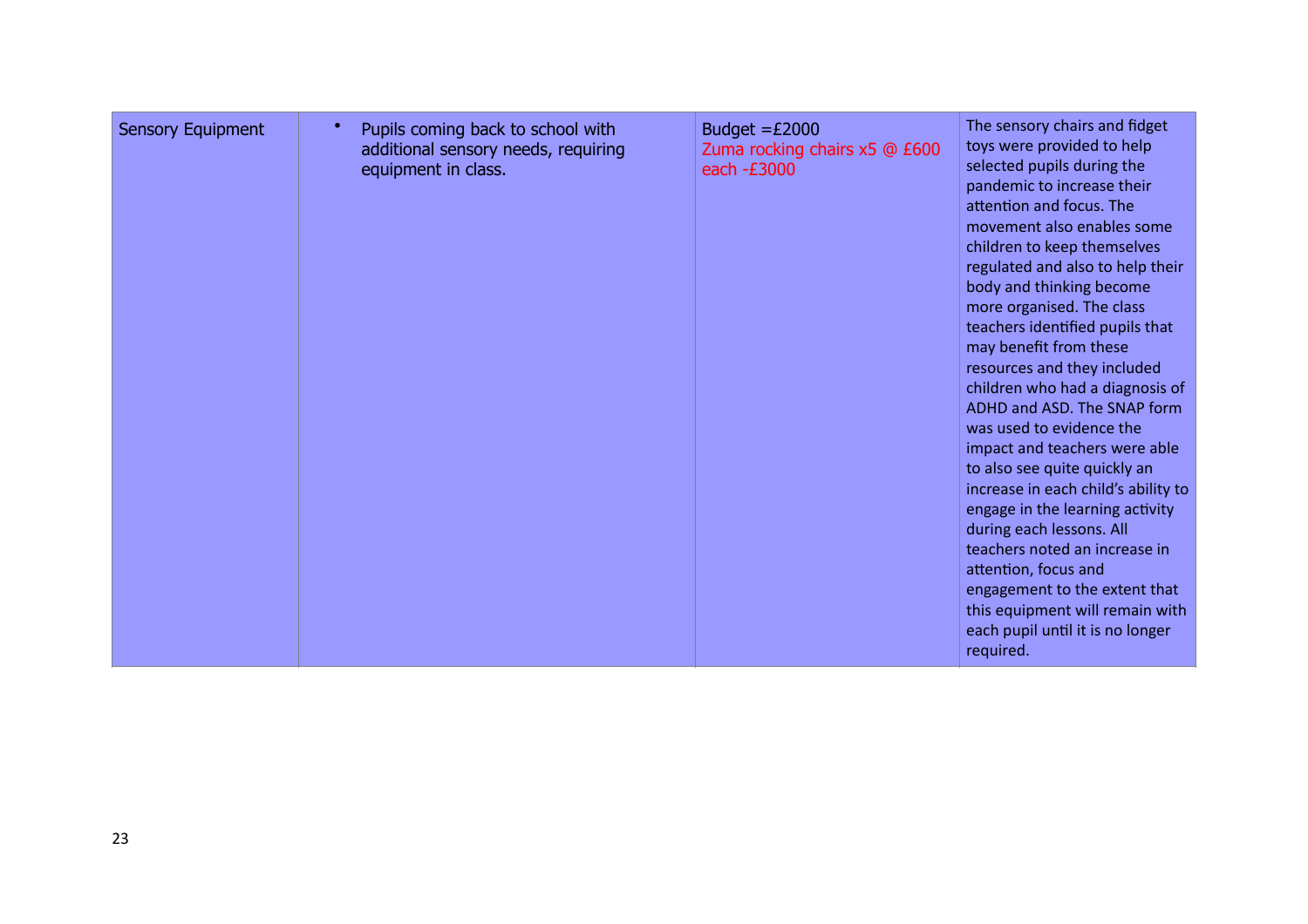| <b>Therapy Dog</b> | Budget = $£3000$<br>Daisy £2500,<br>Training £260<br>Equip £100 | We had seen first-hand that<br>therapy dogs can reduce stress<br>and provide a sense of<br>connection in difficult<br>situations. Given the impact<br>therapy dogs can have on pupil<br>well-being, we increased our<br>therapy dog programs as a way<br>of providing social and<br>emotional support for our<br>pupils. Daisy has provided in<br>class support, 'walk and talk'<br>therapy, as part of our reward<br>system and has had a great<br>impact on pupil behaviour. Daily<br>check-ins with our Learning<br>Mentor and the presence of<br>Daisy has helped lower levels of<br>stress and anxiety across all age<br>ranges. |
|--------------------|-----------------------------------------------------------------|---------------------------------------------------------------------------------------------------------------------------------------------------------------------------------------------------------------------------------------------------------------------------------------------------------------------------------------------------------------------------------------------------------------------------------------------------------------------------------------------------------------------------------------------------------------------------------------------------------------------------------------|
|--------------------|-----------------------------------------------------------------|---------------------------------------------------------------------------------------------------------------------------------------------------------------------------------------------------------------------------------------------------------------------------------------------------------------------------------------------------------------------------------------------------------------------------------------------------------------------------------------------------------------------------------------------------------------------------------------------------------------------------------------|

# **Monitoring and Impact Evaluation**

As part of our commitment to ensuring accountability we undertake regular monitoring and evaluation as follows:

- · Data analysis
- · Pupil progress meetings
- · Moderation of assessment
- · Learning walks
- · Learning discussions with pupils about their work